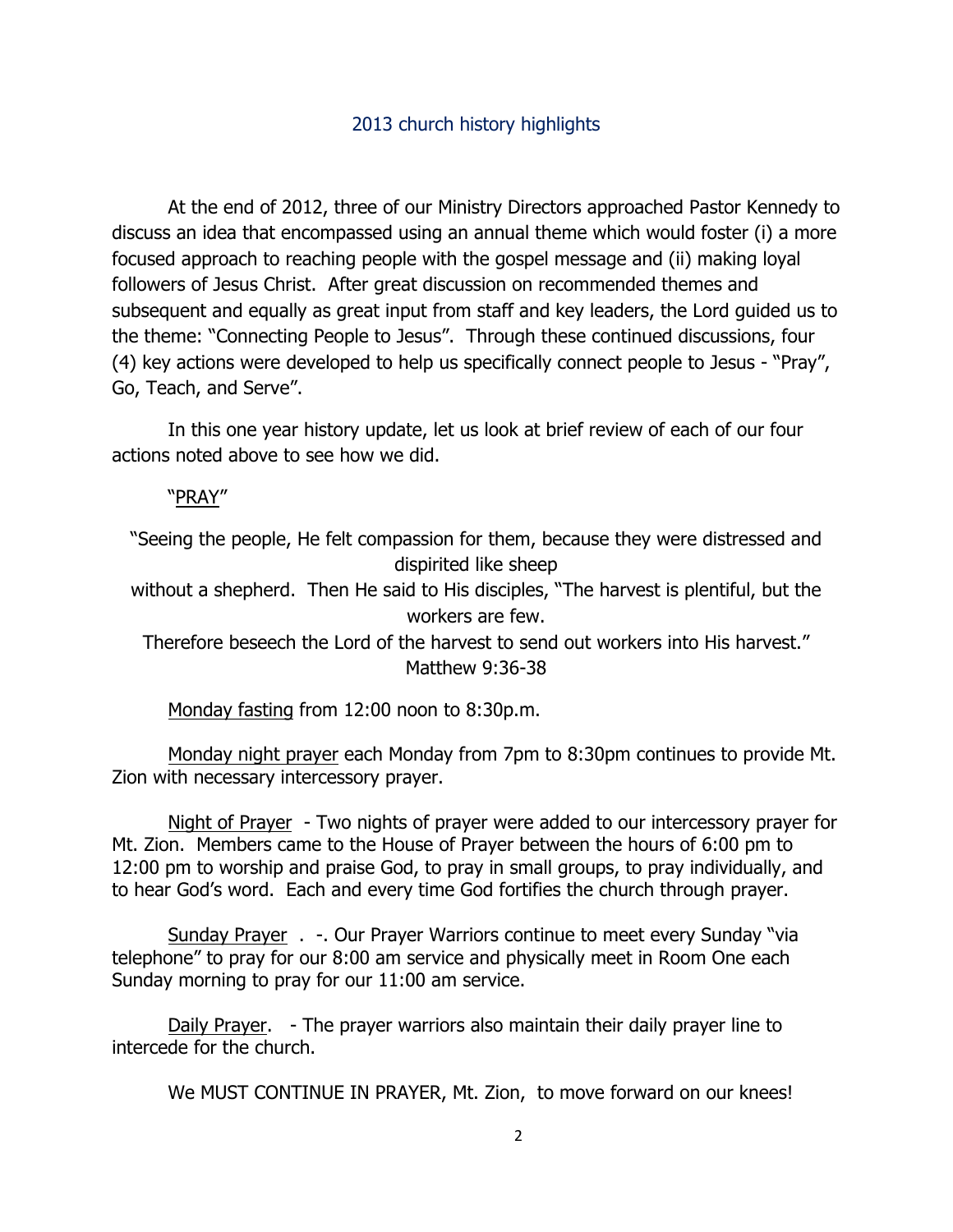# "Go therefore and make disciples of all the nations, baptizing them in the name of the Father and the Son and the Holy Spirit." Matthew 28:19

### Foreign Missions

Africa -

Our team returned to join Missionary Rene Farquharson in Africa once again. Accompanying our team this year was Lynnette Coachman; Lynnette was Mt. Zion's "first" female team member to accompany our team out of the country! Accompanying Lynnette Coachman on our African mission journey for 2013 were Johnnell Williams, Pastor Young and Missionary Rene. The Missionary team ministered to Destiny Worship Centre, Butangala Village, Evangel Church, Klanga Village, Deliverance Church, Namalere Village, Namaganga Baptist Church, Namaganga, and Buyego Baptist Church, Buyego Village!

### Domestic Missions – Tchula, Mississippi

In 2013 our Tchula missions team made their fourth summer trip to Tchula. Southwest Airlines blessed this ministry and Mt. Zion by providing six (6) buddy passes and two (2) unlimited tickets to help us accomplish the following:

- Install showers and do other repairs in a home over 100 years old;
- Provide airline transportation for our attending social worker to provide needed parenting training;
- Provide airline transportation for a college nursing student in to do simple eye exams and pass out reading glasses donated by Mt. Zion members, blood pressure checks, as well as to conduct diabetes and hypertension training along with our retired Orange County Fire Department Paramedic;
- Deliver six (6) large boxes of reading books, which were given to children attending Vacation Bible School and who were at the basketball tournament held this year! The children were absolutely thrilled to play in front of the community;
- Effect the signing up thirty (30) college-age community members to attend any Historic Black College with scholarship money attached (Note: Admission is almost assured through the program that we offered.)

"GO"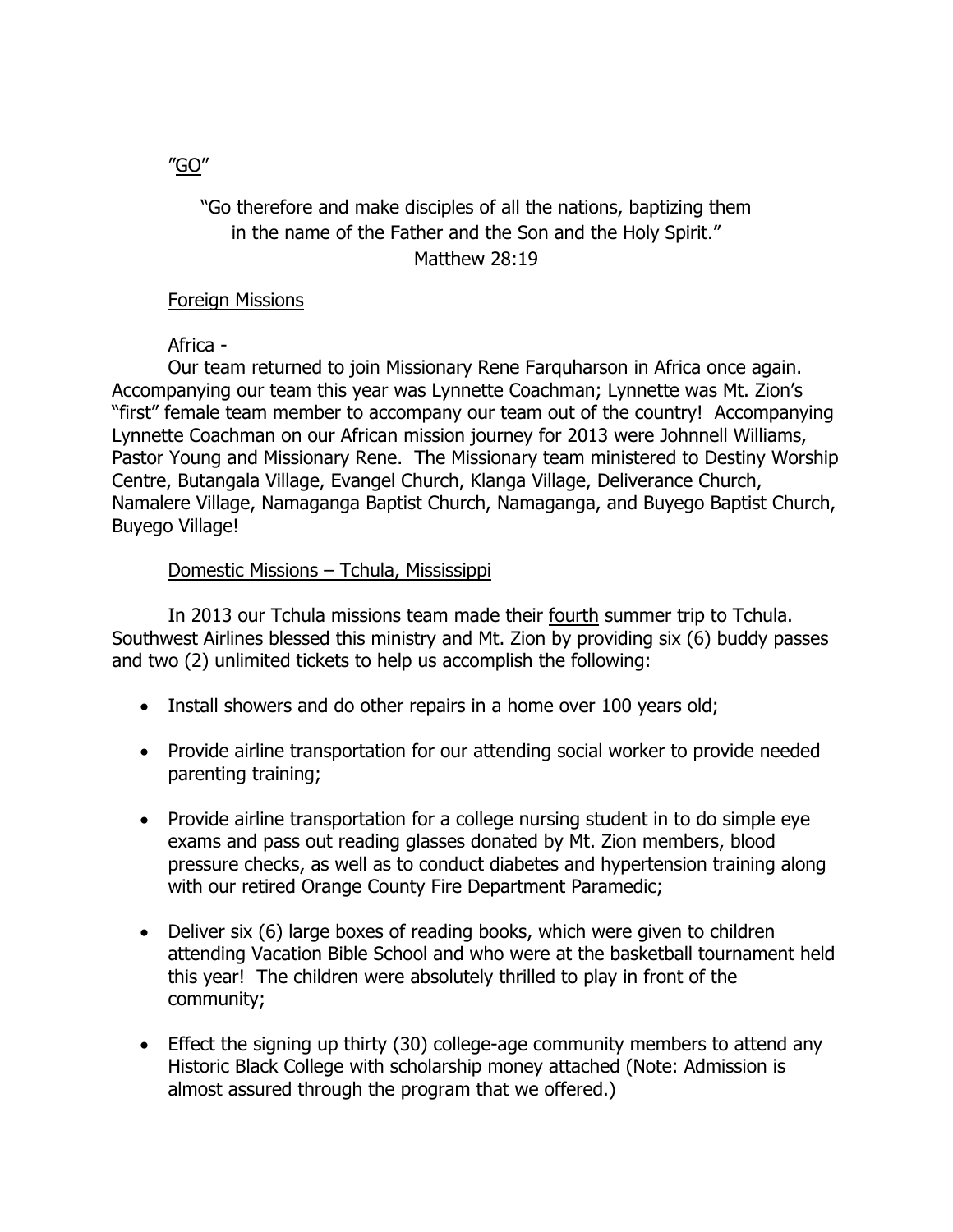• Worked closely with the new Tchula Police Chief and staff members to effect a comprehensive written strategic plan to help with the community planning process;

3

Domestic Missions – Tchula, Mississippi (continued):

• Following through with our continued contacts in Southern California on a comprehensive plan to provide technical assistance to both the Tchula Police and Fire Departments.

## Vacation Bible School

Vacation Bible School, for the summer of 2013 and under the direction of Shonda Morgan, was, as always, a huge success! The theme - "Jesus' Family Reunion – The Remix" was AWESOME! Culminating

One of the memorable events was the first ever large outdoor movie night! Community neighbors of Mt. Zion and Vacation Bible School participants enjoyed the evening event together while snacking on popcorn and juice drinks! Our investment in a large blow up screen to show movies to large crowds really paid off in many ways!

### Harvest Festival

Mt. Zion's investment in an extra parking lot, located next to the Youth Building, paid large dividends to not only accommodate parking needs but to expand our Harvest Festival area to afford additional games and slides for the children.

Our Harvest Festival, held on October  $31<sup>st</sup>$  of each year, reached over 1,000 people and three (3) people prayed the prayer of salvation.

"Teach"

"Teaching them to observe all that I commanded you; and lo, I am with you always, even to the end of the age." Matthew 28:20

Easter Sunrise Service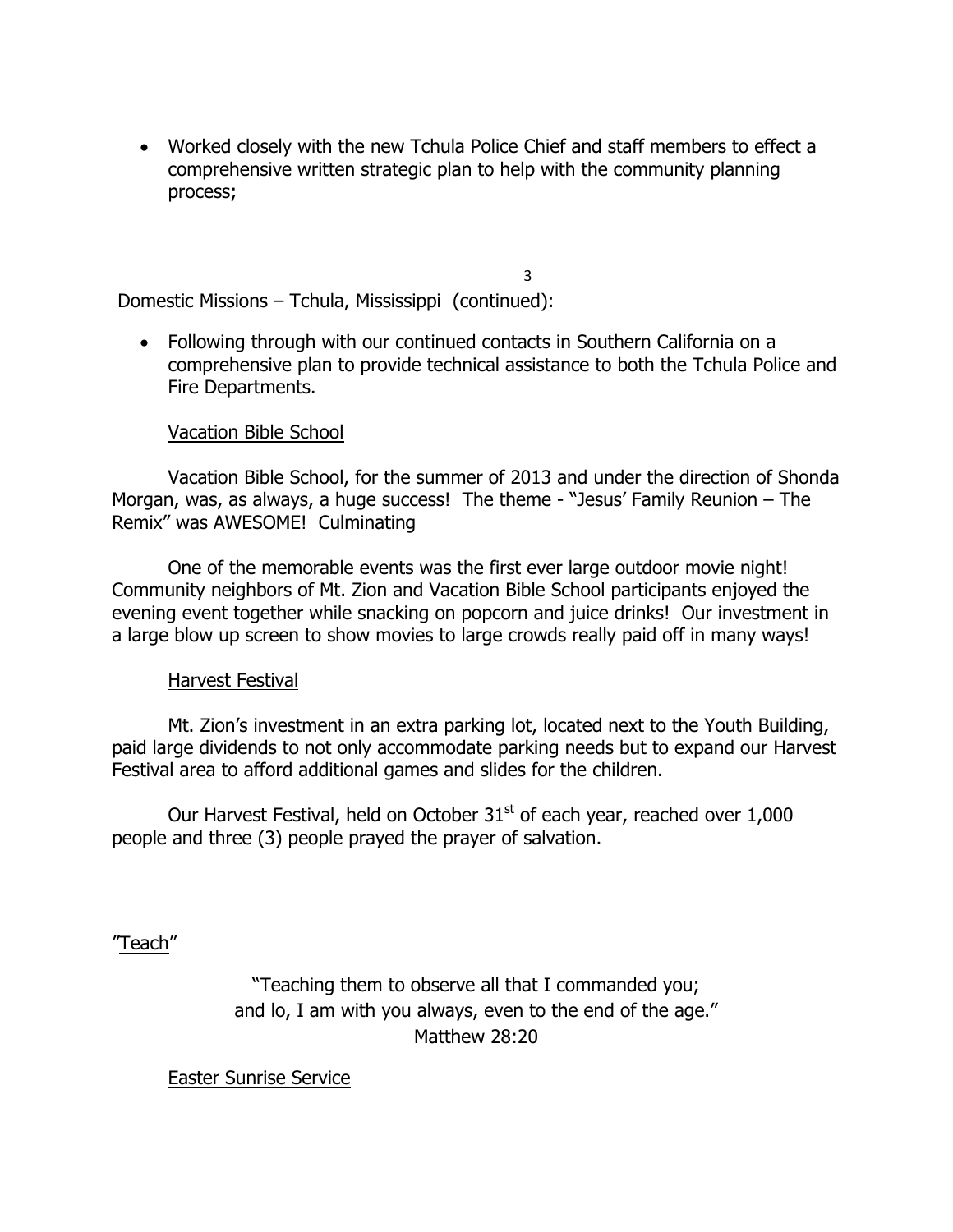Mt. Zion's Easter Sunrise Service, which is held on Euclid Avenue each year, was yet another time of solemn refection on what Jesus did for us on Calvary and through His miraculous resurrection. On this Easter Sunday morning we enjoyed a very special and moving musical presentation by our Music Ministry entitled, "Passion of Christ".

## Youth Highlights:

Youth Ministry highlights include the Youth Conference held in December of each year, the participation of our youth at our Tchula, Mississippi missions trip, and the annual "True Love Waits" program, to name a few

4

## Children Highlights:

Mt. Zion's Summer Academic Enrichment and Adventure Camp expanded to seven weeks full fun, Christian education, field trips, swimming, academic enrichment, art and many other awesome opportunities for those children in attendance!

## Annual Graduation Ceremony:

This year, Mt. Zion celebrated the graduation and academic advancement of six (6) elementary school graduates, eleven (11) middle school graduates, sixteen (16) high school graduates and ten (10) college graduates! The honored guest speaker for our 2013 Graduation Ceremony was the Honorable Adrienne Konigar Macklin. Congratulations to and God's blessings upon all of our graduates!

### "Serve"

"As each one has received a special gift, employ it in serving one another as good stewards of the manifold grace of God."  $I$  Peter 4:10

History was made at Mt. Zion on Sunday, August 4, 2013, as over two hundred (200) members of our church left during "church hours" to enter into the community to "serve" and participate in our inaugural "Go Sunday" event!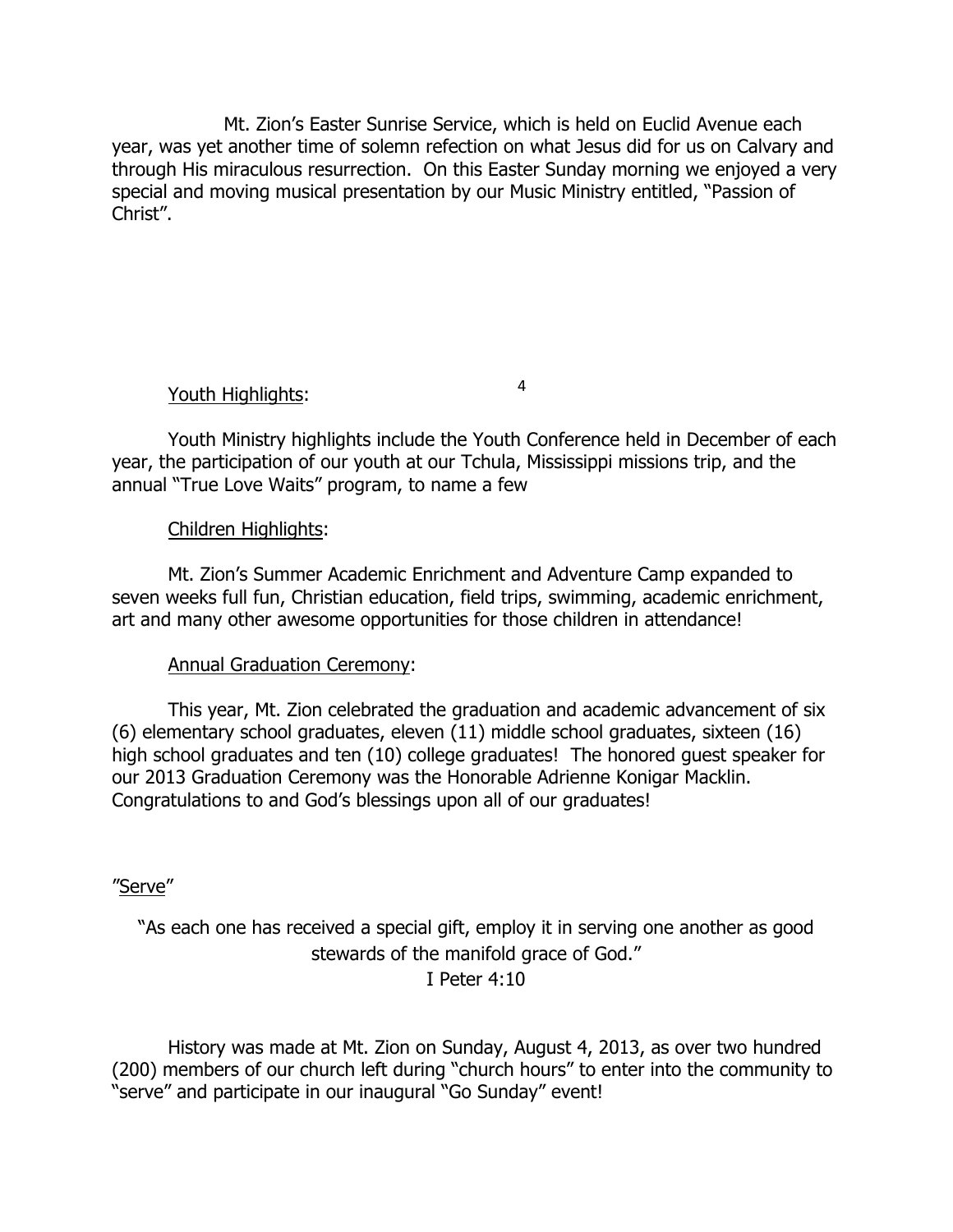Mt. Zion made History with our first "Go Sunday" where over 200 members of the church left church during church hours to enter into the community to "serve". Our Sunday School Ministry was used as the "lead ministry" due to the fact that their ministry has established large outreach efforts and experience. Some Sunday School classes passed out bottles of water to local parks and on established local walking trails; other Sunday classes led ministry at LeRoy's Boys Home or passed while other classes passed out "care kits" to the homeless at various freeway entrances and exits , while others passed out "care kits" in our local parks. Teams also "witnessed", by passing out plants, washing cars on the church parking lot. Several teams visited two local convalescent homes and/or visited several sick and shut-in members.

"Go Sunday" was a huge "connect people to Jesus" through service event! As teams returned during the 11:00 a.m. service and related their experiences, we were on fire with the joy of the Lord! What an exciting day! Due to numerous members sharing

their experience and the joy of doing ministry outside of one's comfort zone, Mt. Zion has scheduled our second "Go Sunday" event to be held on Sunday, November 24, 2013!

We used the Sunday School as the led ministry because the Sunday School is already set up for large outreach efforts. Several Sunday School classes took the lead on passing out water in local parks, and on local walking trails. Other Sunday school classes led ministry at Leroy's Boys Home, passed out care kits to the homeless at freeway exits and entrances and in parks, street witnessing, passing out plants, washing cars on the church parking lot, visiting two local convalescent homes, and visiting several sick and shut in members.

"Go Sunday" was a huge "connect people to Jesus through service" event. As the teams returned during the 11:00 am service, we were on fire with the joy of the Lord - what an exciting day! Due to numerous members experiencing the joy of doing ministry outside of our comfort zones, we scheduled another "Go Sunday" for November 24, 2013.

#### Milestones, New Ministries and Things to Note

• New Sunday School classes: -Veteran's Sunday School Class Evangelism Sunday School Class

Singles Small Group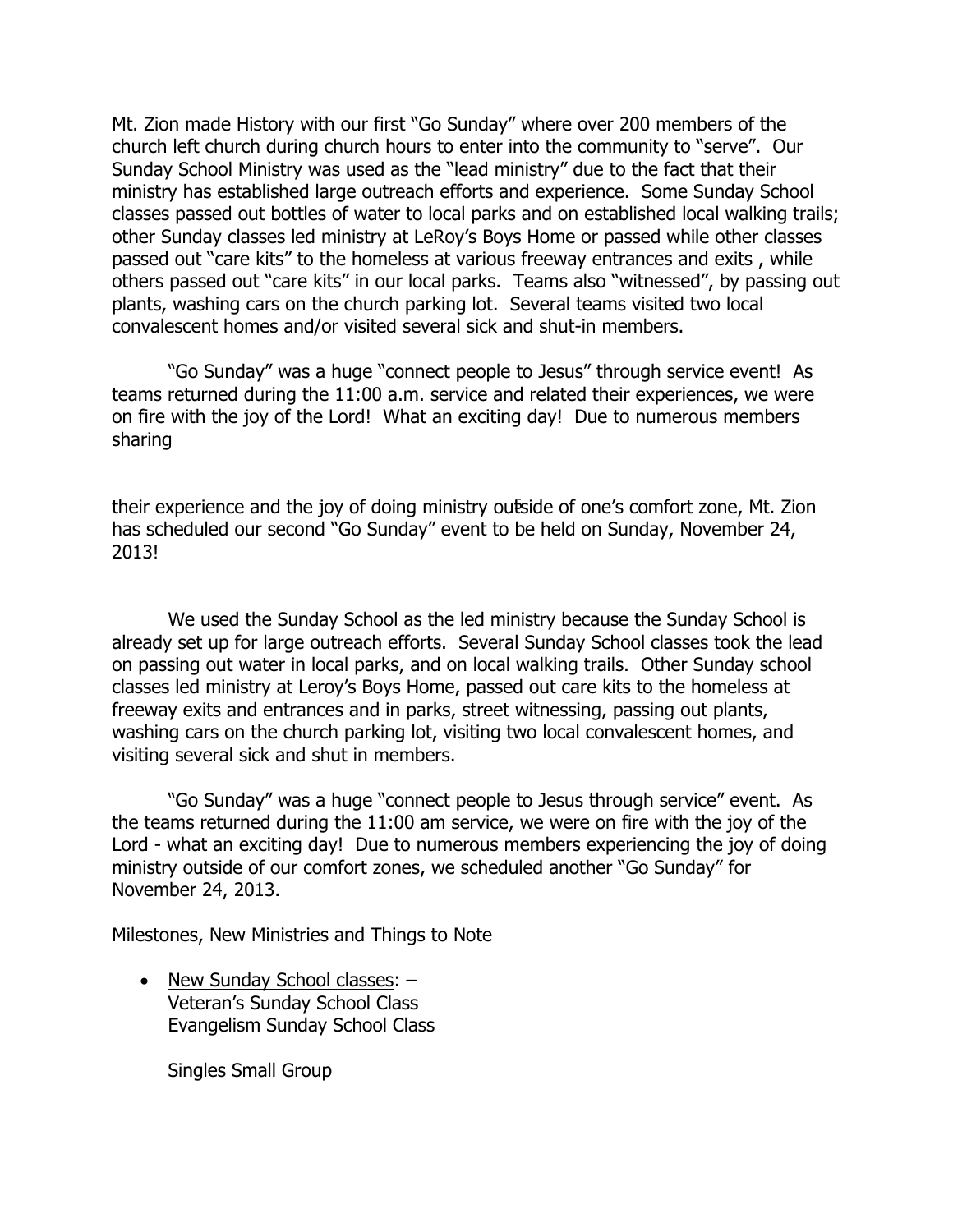- Renovation of Baptism Room (new tile, carpet on stairs for safety)
- All broken and/or worn doors around the church have been replaced.
- Mortgage on Chino Avenue property (future home of Mt. Zion) has been paid down to under one million dollars! GOD CAN DO IT!
- Our Transportation Ministry vans now have "steps" to ease the ingress and egress of all passengers. Magnetic signs have also been placed on the vans so that the van, itself, may be used as a witnessing tool. The balances owed on our two (2) vans used for Mt. Zion transportation purposes have been paid off!
- The parking adjacent to our Youth Ministry building has been repaired and repaved to provide additional ease of parking.
- Our "Annual Parking Lot Give Away" was yet again a huge success and an additional way in which we, Mt. Zion, are able to bless the community.

6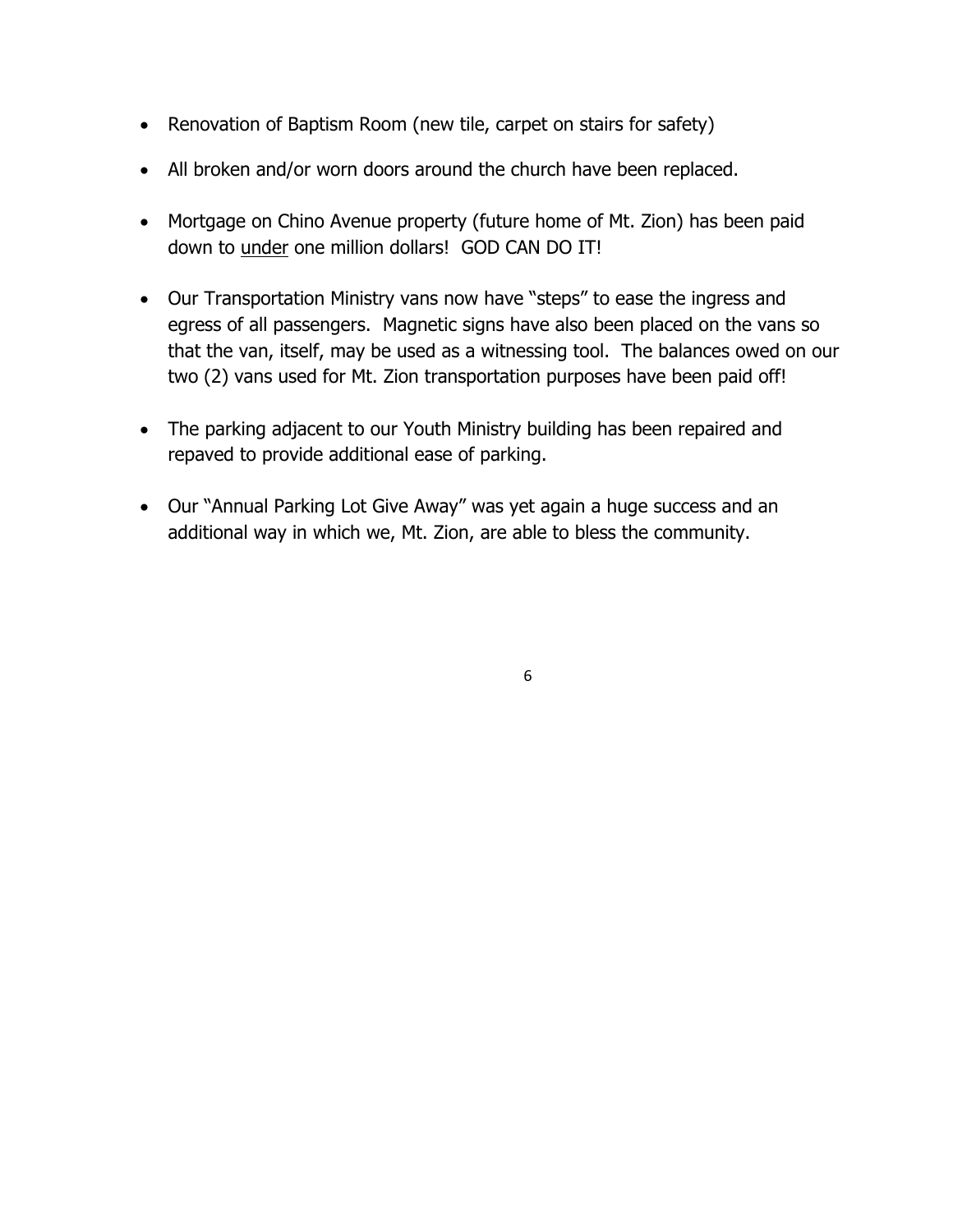### Angel tree ministry

"Whatever you do, work at it with all your heart, as working for the Lord, not for men, since you know that you will receive an inheritance from the Lord as a reward. It is the Lord Christ you are serving." Colossians 3:23-24

Through Mt. Zion's partnership with Angel Tree, a ministry of Prison Fellowship Ministries, we are able to bring joy to children whose parent is in prison. Currently there are 2.3 million who are serving time in prison resulting in 2.7 million children who have an incarcerated parent(s). When parents go to prison, their children also suffer the consequences of their punishment, often struggling with poverty, shame, anger, abandonment, and loneliness.

In the last five years the Angel Tree Ministry at Mt. Zion has doubled in the number of Angel Tree children who we have been able to accommodate. This could only be accomplished because of the Lord's bountiful blessings, our church leadership and members as well as the tireless efforts of our many volunteers!

During our annual Angel Tree Christmas Party for Jesus, held on Saturday afternoon, Dec 15, 2012, we were blessed to welcome 150 Angel Tree children and their families from the communities that we serve. We were able to celebrate Christmas with the message of Christ's love through activities in story and song. We provided a meal for all, music to celebrate the season, interactive games, face painting and crafts.

Because of the generosity of our Church members, who purchase gifts on behalf the incarcerated parent, each Angel Tree child took home two Christmas gifts along with gift bags that included Christian tracts. They knew that they had not been forgotten by their incarcerated parent. What a wonderful way for them to experience the love of Jesus Christ and be filled with hope, knowing that people care about them.

We are so very blessed to be the hands and feet of Jesus each year. Our continued goal and prayer is to meet the ongoing needs of the Angel Tree children!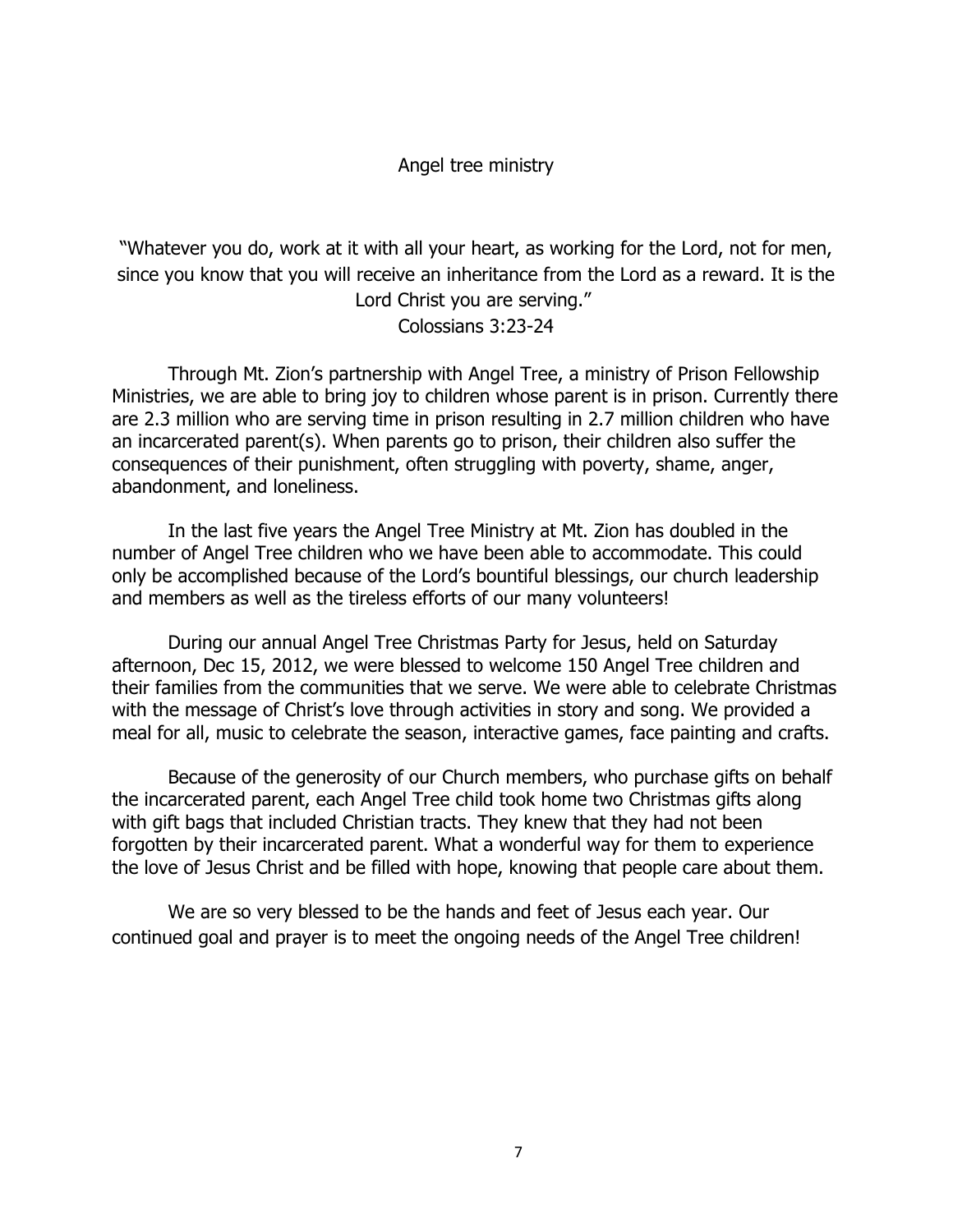### Deaconess Ministry

# "For we are His workmanship, created in Christ Jesus for good works, which God prepared beforehand so that we would walk in them." Ephesians 2:10

As we look back at yester-years, the Deaconess Ministry has been led by beautiful women of God, filled with the Holy Spirit, teachers of God's word and most notable, eyewitnesses to God's power, allowing us to see how God has worked in the life of his people. We graciously would like to thank our past ministry leaders, Sister Katherine Williams and Wessie Bennett, for their outstanding leadership abilities.

Today our ministry consists of thirty-six (36) trained deaconesses and three (3) deaconess-in-training. Our goals and desires are that we are women worthy of respect, not malicious talkers but temperate and trustworthy in everything (I Timothy 3:11) and that we are to be reverent in the way we live, not to be slanderers or addicted to much wine, but to teach what is good (Titus 2: 3-5).

Our ministry is actively involved with visitation to the sick and shut-in including hospital visits; counseling; bereavements/home-going services; and we serve with the Deacons administering the two church ordinances – "Communion" and "Baptism". So far this year, fourteen (14) candidates were baptized and Communion is served every  $1<sup>st</sup>$  Saturday and Sunday. In addition, we participate in the following ministries: Monday Night Prayer; Bible Study; Nurturing; Sunday School; Choir; Trustee Board; Helping Hands; Wellness; and Praise Dance.

As well, during this reporting period our Ministry accepted the call to be "critical responders" at Mt. Zion's 90<sup>th</sup> Church Anniversary; Women's Retreat; Community Harvest Festival; Pastor's Appreciation; and Angel Tree; Yearly Night of Prayer; Couples Valentines Dinner; Black History Program; Easter Sunrise Service; Association Bible Drill; Mother's Day Fashion Tea; Vacation Bible School; Tchula Mission; Go Sunday; and our Church Picnic combined with the first-ever Concert in the Park.

As servants of the most-high God, we never know when, where, or how we may be needed, however, we are ready to answer the call.

We commit to Connecting People to Jesus, "Pray, Go, Teach and Serve."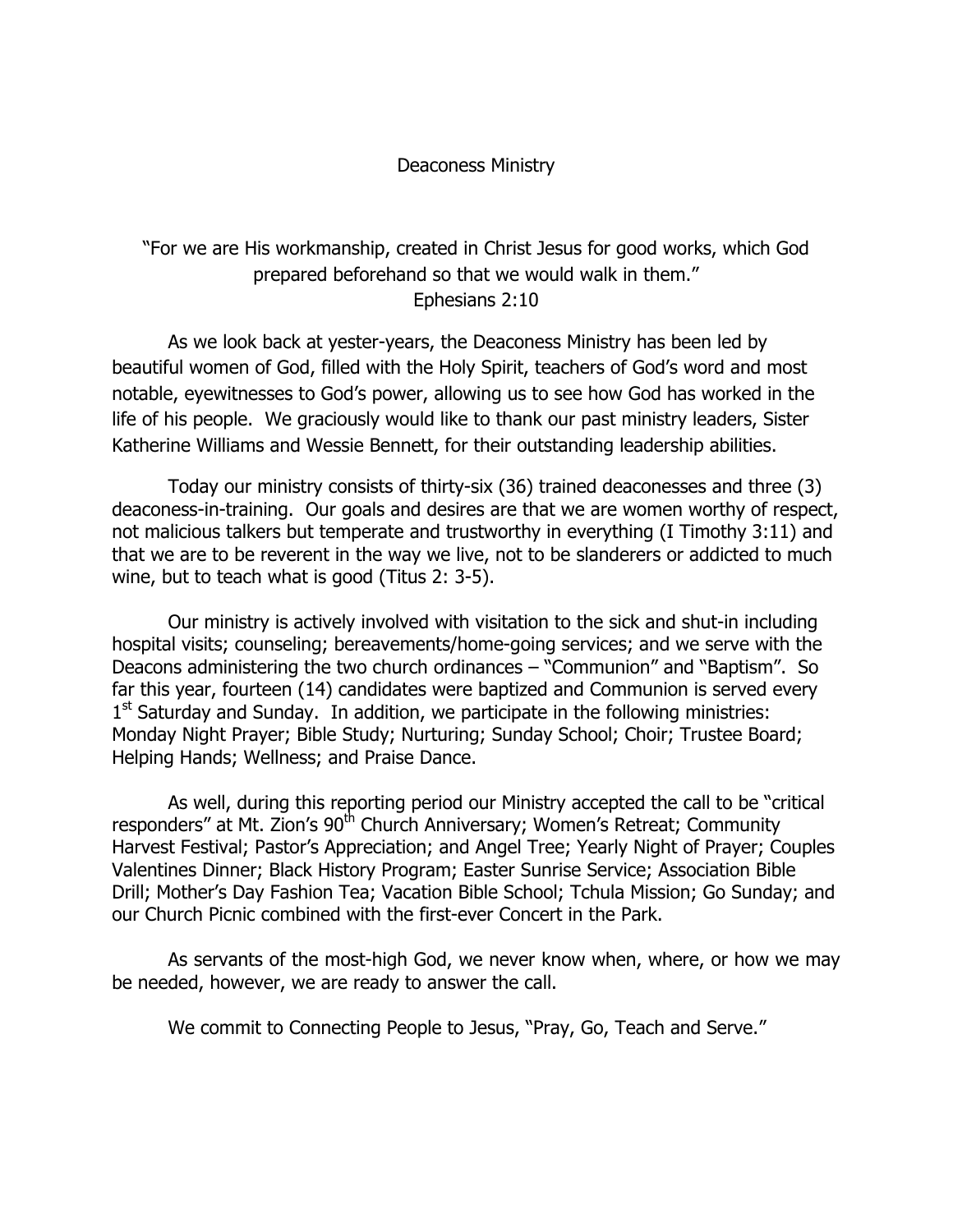### DEACONS ministry

## "Therefore, brothers, select from among you seven men of good reputation, full of the Spirit and wisdom, whom we can appoint to this duty." Acts 6:3

Our Deacons' Ministry continues to grow with men desiring to become deacons – those of good reputation, who are full of the Spirit and wisdom.

Our Deacons continue and faithfully play a vital part and an integral role in the well-being of our church. Mt. Zion's Elders, Deacons, and other leaders continue to serve together in Christian harmony to carry out the Mission of our church. Mt. Zion's Deacons are involved in several different outreach ministries including, but not limited to, Hospital Visitations, Home Visits, "I Care" evangelism, our sick and shut-in Communion visits, to name a few.

In February, 2013, our Deacons held their First Annual Deacon's Workshop! The workshop's main goal and objective was to focus on the development of the ministry through training and spiritual development in addition to serve and support our Pastor and the mission of our church. Through constant prayer, evangelism, Christian education, fellowship and "watch care", the Deacons' Ministry can and will continue to grow and meet the needs of our church members and community.

> "A very grateful thank you" In Memory of Deacon Bill Mann for his faithful service.

> > 9

### "GLORIOUS" PRAISE DANCE MINISTRY

8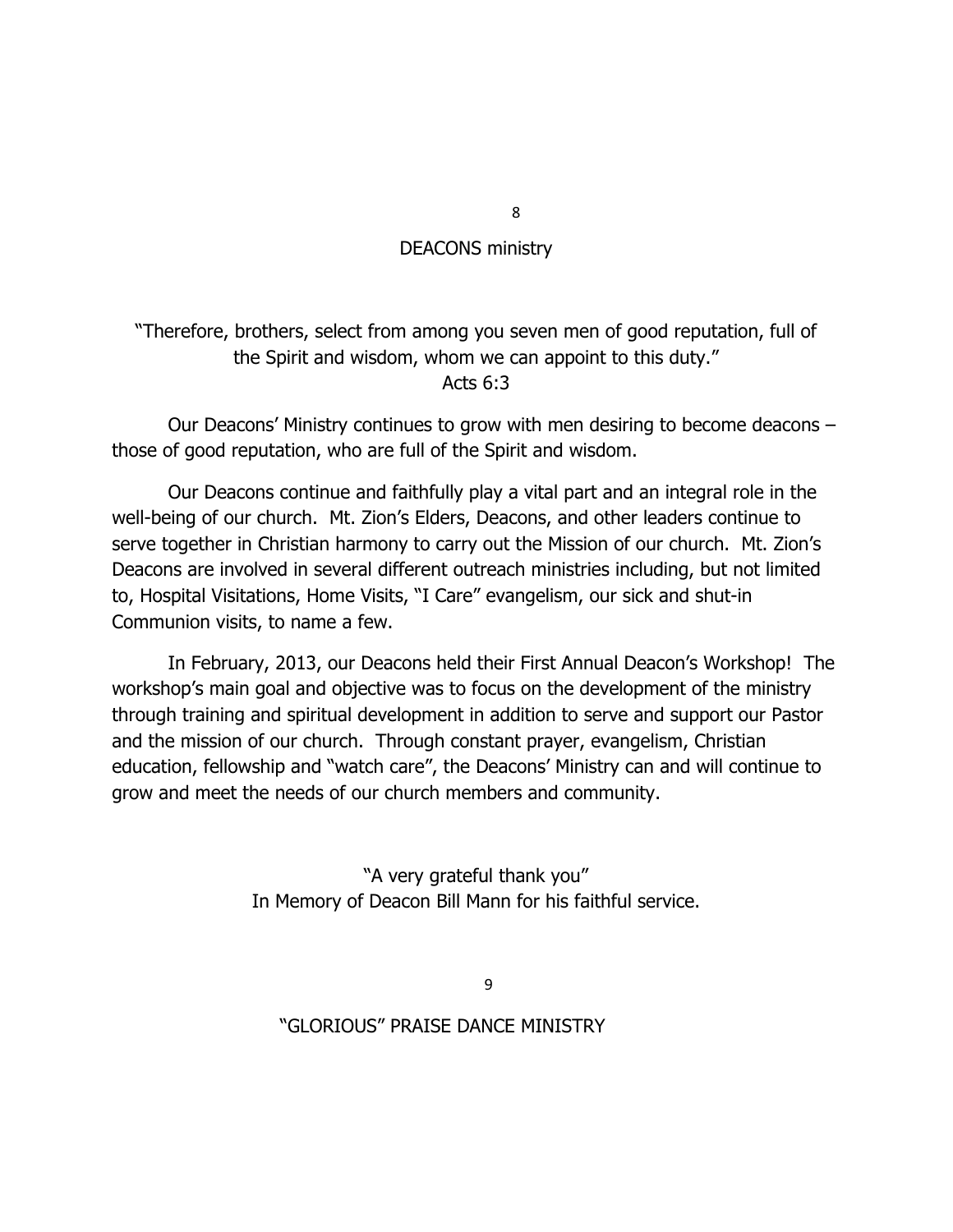"The Spirit of the Lord is upon me because He has anointed me to bring good news to the afflicted; He has sent me to bind up the broken hearted." Isaiah  $61 \cdot 1 - 3$ 

Mt. Zion's Praise Dance Ministry entitled, "Glorious" is led by Katherine Williams and ministers on the  $3<sup>rd</sup>$  Saturday and Sunday of each month.

"Glorious" ministers through dance as a visual medium to bring contemplative thought and worship into the life of both dancer and members of the congregation. Many of the dance moves involve the arms being raised up as if reaching out to God. They are also held to the side to symbolize Christ, surrender to God or openness to healing and restoration.

It is the prayer of "Glorious" that God will be glorified and the congregation blessed by their ministry through dance.

10

### Nursing Home Ministry

" Blessed be God, even the Father of our Lord Jesus Christ, the Father of mercies, and the God of all comfort; Who comforteth us in all our tribulation, that we may be able to comfort them which are in any trouble, by the comfort wherein we ourselves are comforted by God." I Corinthians 1:3-4

The Nursing Home Ministry continues to provide visitation to two Nursing Facilities in Pomona, CA on the Second Sunday of each month, and conduct a Church Service at a facility for Moderate Alzheimer's Patients in Upland on the fourth Sunday of each month. The Nursing Home Ministry ministered to approximately (918) from September 2012 through August 2013. Three residents accepted Christ as Savior.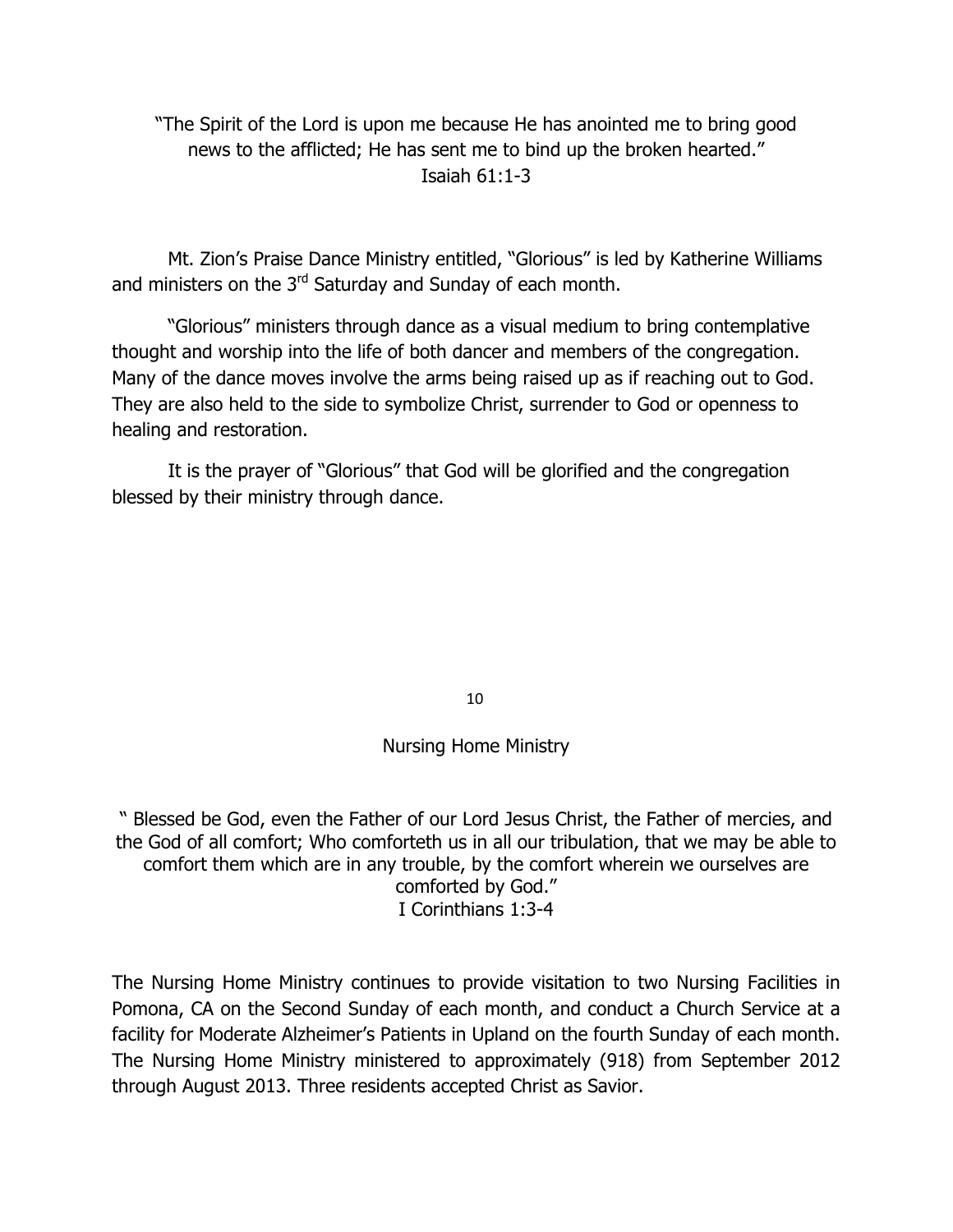Room to room visitation is done on the second Sunday which consist of one-on one contact, encouragement, witnessing, scripture reading and prayer. Bibles are distributed to converts when needed. Tracts are also given out to residents and visitors. On the Fourth Sunday, a Church Service is conducted at Heritage Gardens (a facility for Moderate Alzheimer's Patients), which consist of praise and worship, prayer, scripture reading and words of encouragement from one of Mt. Zion's Ministers.

During our Church Service in December 2012, Christmas Carols were sang and a message surrounding the birth of Christ was given. Gifts bags (a joint effort with the Senior Noon Bible Study, Marsha Hayes and Winona Johnson) and tracks were distributed. Our prayer and goal for the coming year is to add Spanish speaking members and more men to minister to the growing number of male residents at Park View Healthcare in Pomona.

## Nurturers Ministry

The Nurturers Ministry continues to grow in many areas in addition to its mission to assist all new members by introducing and providing information regarding the many Mt. Zion ministries and events as well as introducing new members to our Mt. Zion church family.

Several new areas of growth (among the many) in regard to the Nurturers Ministry areas are as follows:

- Sixty-five (65) new members were nurtured during this reporting period. Nurturers introduce to new members the many ministries available to them within our church;
- Three (3) new Nurturers were added to our ministry;
- Welcoming all visitors to Mt. Zion with a "gift" and water and weekly contact follow-up via telephone, postcard e-mail, text or personal contact;
- Assist new members with any spiritual needs that they might have as well as maintaining continued membership through attending worship; and
- Participation in the New Members Luncheon and Mt. Zion's Holy Spirit Guidance Meetings held in February and July, 2013.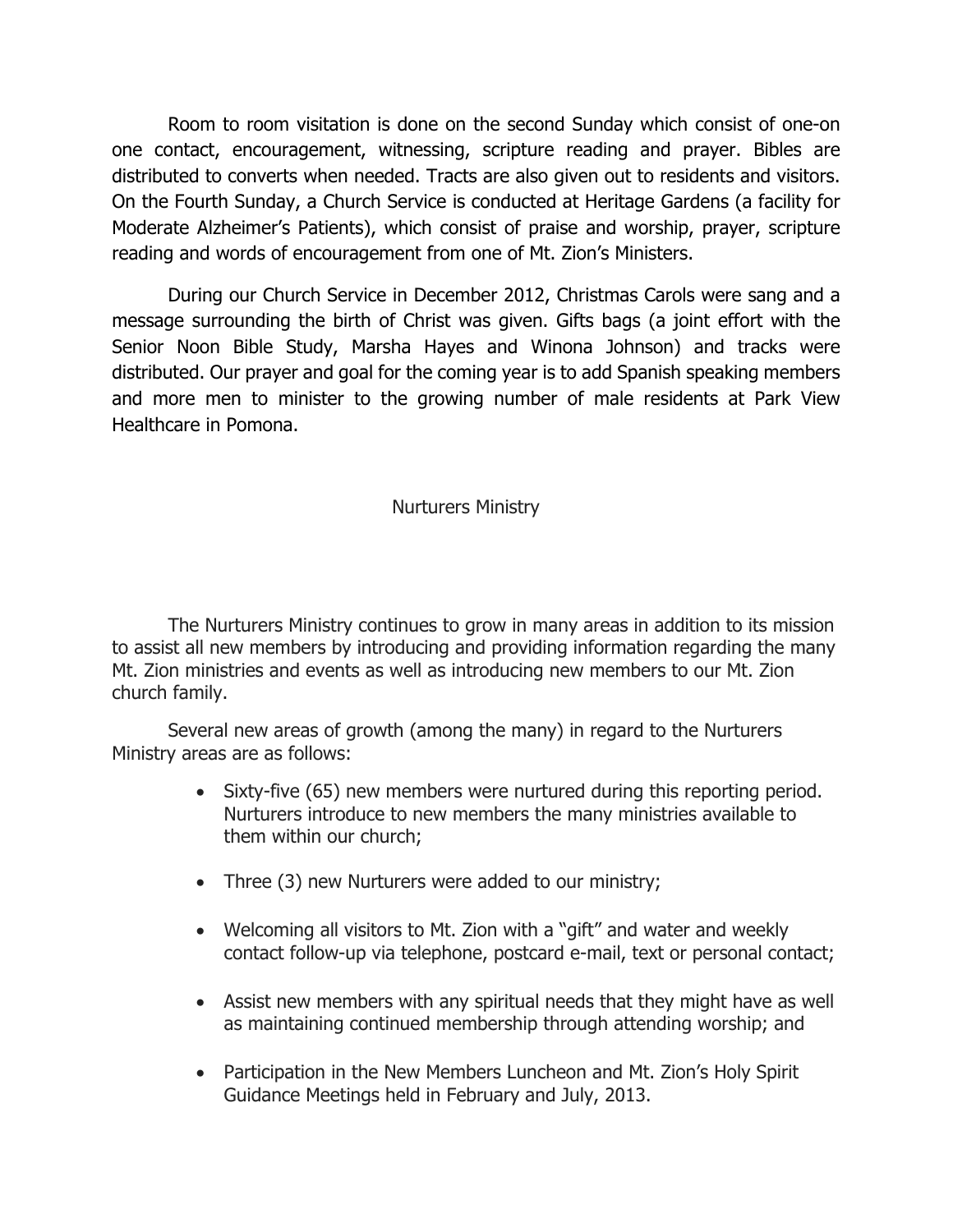12

## "the 2013 annual Mt. Zion Church Picnic!"

## "A merry heart doeth good like a medicine . . ." Proverbs 17:22

Awesome fellowship! Great food! Good friends! Exceptional music!

This year's Annual Church Picnic and Concert was held at the spacious and beautiful Red Hill Park located in Rancho Cucamonga! The weather again was perfect (a little on the "toasty side") but again "just perfect" for sitting and having long conversations with friends – both old and new - in the shade.

This year at our picnic we had one individual give their heart to Christ! Praise God! As well, there were many opportunities to witness to others.

The food was, as always, absolutely delicious! A special thank you goes out to Cynthia and Ralph Beatty, everyone who helped in the planning, donations, food preparation and activities. It was truly an affair to remember!

### Sunday School

"But grow in the special favor and knowledge of our Lord and Savior Jesus Christ." 2 Peter 3:18

God truly blessed Mt. Zion's Sunday School this past year! Highlights of the year included fifty-six participants from Mt. Zion attending the all-day training at Cal Baptist University entitled, "Equipped for Excellence" which featured our very own Pastor Young taught the "Pastors & Directors of Small Sunday Schools" class! During this reporting period, Mt. Zion also started a new and revised facet of our Sunday School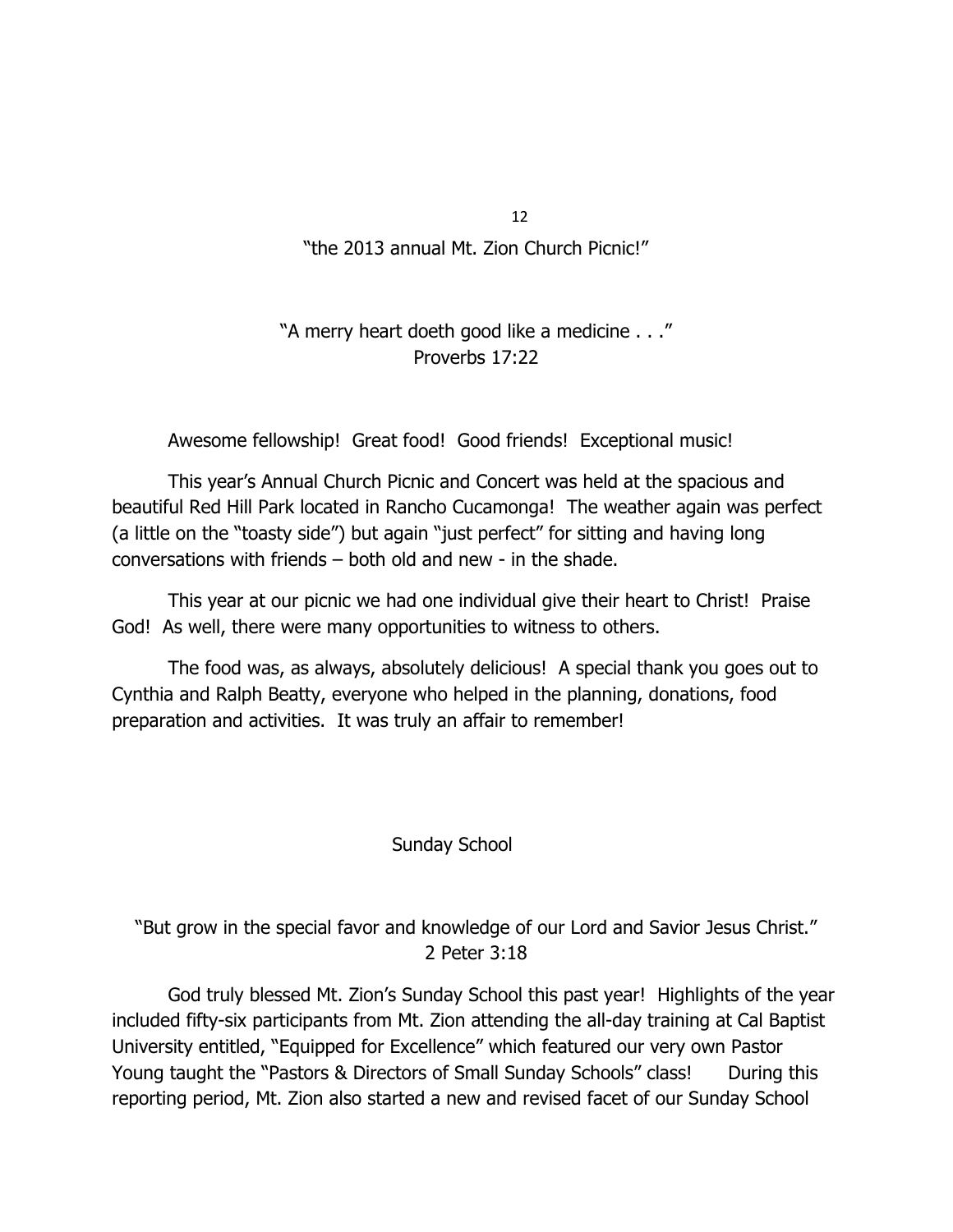Discipleship Training Program ministry. This new one-on-one format will allow for additional intensive training featuring an in-depth emphasis on scriptural memorization and personal growth resulting in a closer walk with the Lord. All ministry leaders are being encouraged to complete this class.

This year's Sunday School Kick-Off was a great success! The use of the Café' as a media and general information area offered all those in attendance with an opportunity to speak with teachers of our various classes and to review our Sunday School literature. Also, the Sunday Teacher and Worker's meetings were increased and the results were a blessing to all in attendance.

The Sunday School Ministry will be implementing new strategic plans to increase our present enrollment by at least fifty percent! Our total enrollment records reflect 533 enrolled – yet Sunday-to-Sunday records show that there we have an average attendance of approximately 193 attendees per Sunday. Keeping in line with Mt. Zion's outreach theme – "Connecting People to Jesus", outreach will be a major instrument in recognizing and achieving continued growth in our Sunday School department.

#### WOMEN'S ministry 14

The Lord is my strength and my shield; my heart trusts in him, and He helps me. My heart leaps for joy, and with my song I praise Him.." Psalm 28:7

The Women's Ministry continues to experience growth and reports that it has ministered to approximately 196 ladies during this reporting period. This ministry continues to strive to reach all women at Mt. Zion through relative biblical studies and events. The emphasis this year is based upon "God's Love for Me" through the lives of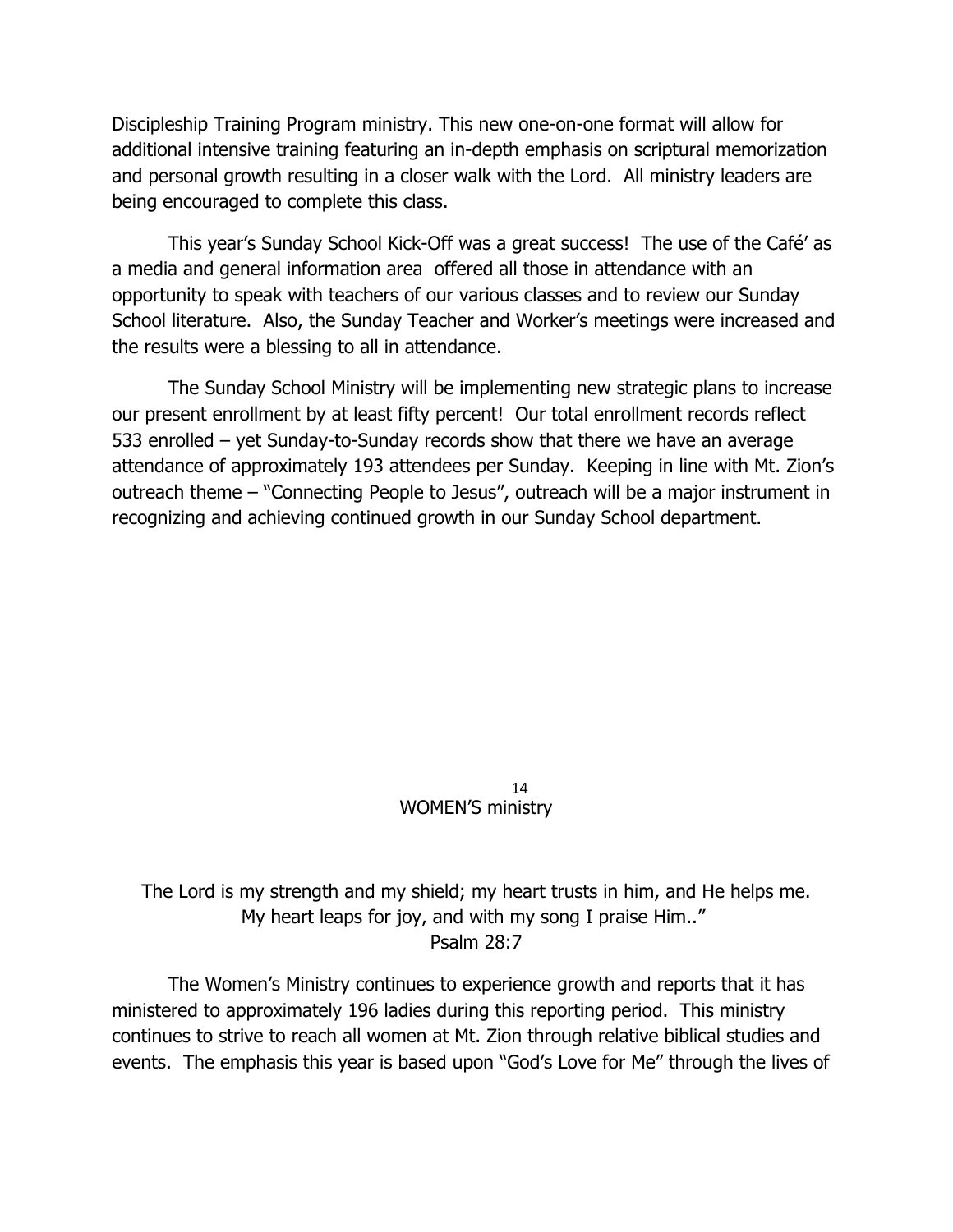women found in Scripture. The schedule for 2014 schedule includes, but not limited to, the following:

| January – Martha                  | $February - Esther$ | March - Namoi       |
|-----------------------------------|---------------------|---------------------|
| $May - Rehab$                     | June $-$ Lois       | July – Abigail      |
| August – Virgin Mary (Wise Girls) |                     | September – Jezebel |

The Women's Retreat Team continues to work on its 2013 Women's Retreat – scheduled to be held in Palm Desert, October 13 through 25, 2013! The theme for their retreat for 2013 is "W.O.W." (Women of the Word)!

The Women's Ministry continues to work hard to please the Lord and to be a source of encouragement to the women of Mt. Zion. A few of the ministries in which the Women's Ministry works within are: Hospitality Team, Greeting Team, Retreat Team, Mother's Day Luncheon, Prayer Team, Calling Tree Team, Praise & Worship, Encouragement Team, Health & Fitness and the Children's Team. This ministry meets in the Mt. Zion Café beginning at 10:30 a.m. on the  $4<sup>th</sup>$  Saturday of each month.

2013 Women's Ministry

15

Vacation Bible School

"As for me and my house, we will serve the Lord!" Joshua 24:15

This year's Vacation Bible School theme – "Jesus Family Reunion – The Remix" – was held from June 24 with all of the anticipation and excitement which this summer program always offers! Attendees this summer ranged from the ages of 18 month old through adults with an average attendance of approximately ninety (90) participants!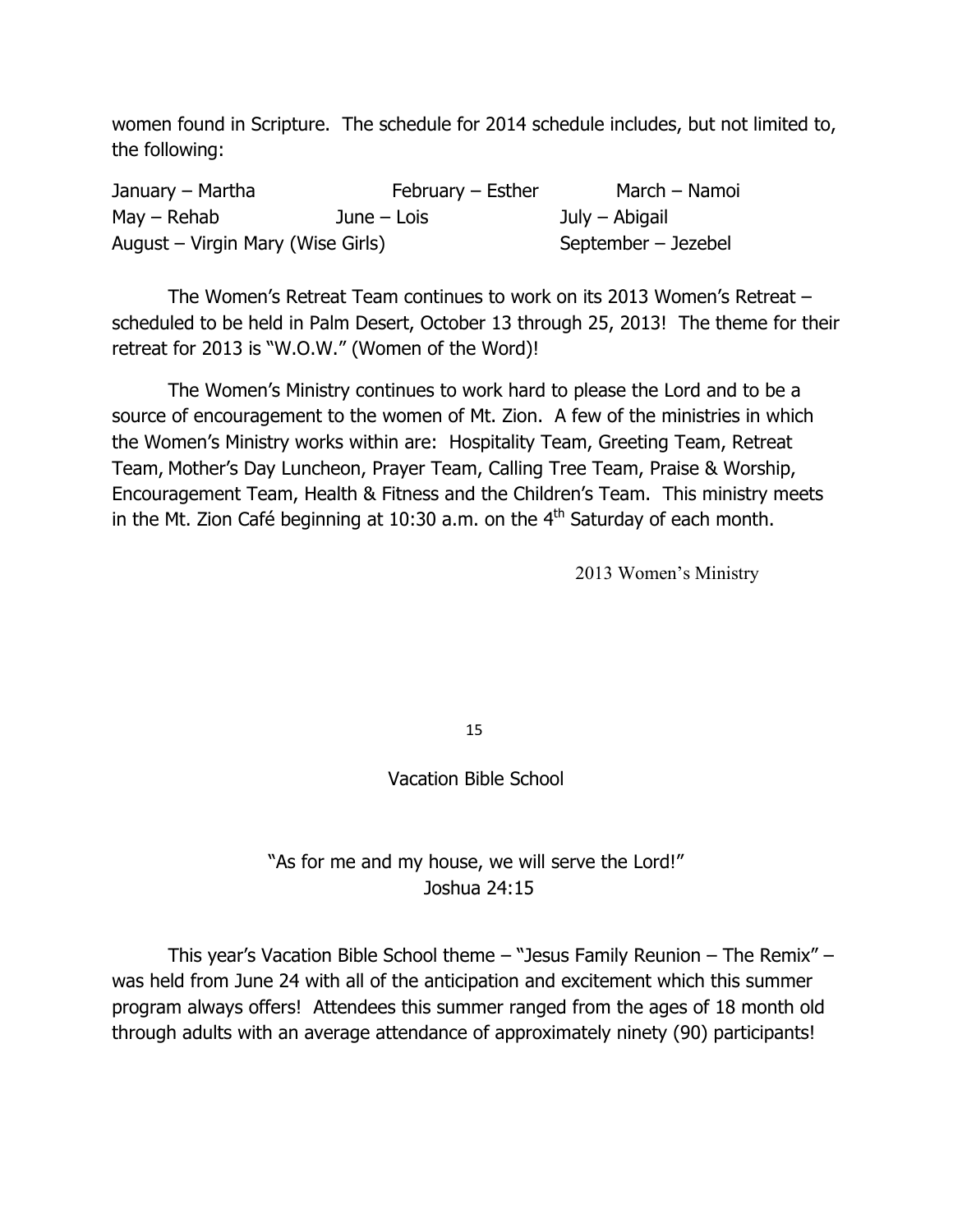"Family members" participated in skits, sang praises to God, created wonderful arts and crafts, played an awesome amount of great games, and most importantly, learned how to join Jesus' family.

Over "405" delectable dinners were served in our Mt. Zion Galley. A new "adventure" this summer was the addition of an "outdoor Movie Night" held on Friday, June 28, 2013 in which the entire Ontario community was invited to attend this event by Vacation Bible School participants and our "I-Care" members prior to this event. Over ninety (90) people watched the movie under the stars. Community members also heard the plan of God's Salvation which was shared by Pastor Kennedy.

2014

Mt. Zion started the year on her knees at our New Year's Eve Service with a deeper determination to bathe the ministry in prayer. Our Prayer Consultant, Brother Thomas Bush, from the San Diego Association, led 149 of us in a day of prayer on January  $27<sup>th</sup>$ . On June  $6<sup>th</sup>$  we continued with our commitment to spend concentrated time in prayer together with 86 of us in a night of prayer. One significant highlight was that 50 men were present that night.

To further engage ministry leaders in congregational prayer, each leader submitted their prayer request in writing for our ministry prayer request book. Each ministry leader was scheduled to present their ministry prayer request at the Monday night prayer meetings. Then starting in June, each ministry leader was put on schedule to return to Monday Night prayer meeting and give a progress report on the ministries answered prayers. Intentional prayer is changing the Mt. Zion Congregation as evidenced by an increase in attendance at weekly prayer meetings, special prayer events, by the leader's cooperation with specific church realignment strategies, which are discussed later in this summary, and in the healthy life of Mt. Zion. This year's summary is a clear indicator of healthy life in the church.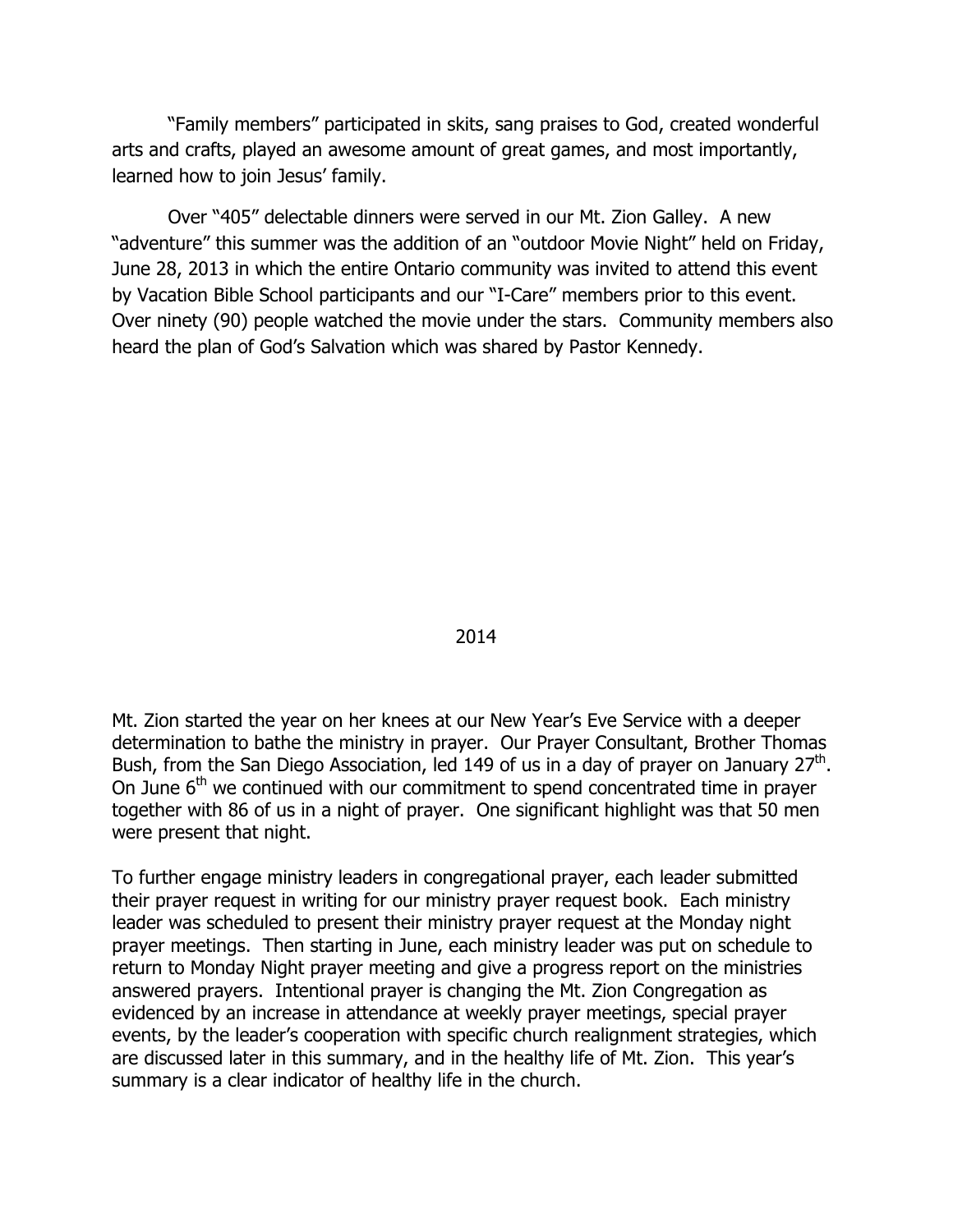In 2014, the Mt. Zion Leadership Team was more intentional in formalizing Worship Service Intercessors in memory of several prayer warriors who went to heaven. The Worship Service Intercessors sit in worship services and pray throughout the worship service. Our Prayer Teams also pray before each worship service. In 2014, Mt. Zion also spent more time in Sunday School praying for our "Go Sunday" outreach ministry. In general, the church went deeper in praying for our outreach efforts this year. We praise God for directing us to make prayer a core value and not an afterthought or merely a reaction to tragedy.

In 2014, the Couple's Ministry came alive with another off-site Valentines Dinner, and a "second to none," married couples retreat, with 22 couples. The Couples Sunday School Class has taken the wheel and refused to get stuck on the success of the retreat, but got busy looking at the 2015 couples retreat and other memorable couple's outings.

The Nurturers Ministry, which consist of 23 members, is a critical ministry to help close "the back door" (members joining and then leaving without anyone knowing) at Mt. Zion. The Nurturing Ministry stays in touch with new members for two months and encourages them to learn more about Mt. Zion in the Pastor's orientation class, and continue their spiritual growth journey in Sunday School discipleship training, and then into a regular or specialty Sunday School class. The Nurturers Ministry reached out to 63 new members from January through September, 2014. The Nurturers Ministry held new members luncheons at the beginning of the church annual and semi-annual Holy Spirit Guidance meetings. These two luncheons not only serve to welcome new members, but they demonstrate that Mt. Zion has an open door to critical financial and ministry reporting information. Informed members are effective members.

The Pastor frequently says, do not do ministry without the Audio Visual Ministry and the Ushers. Having several indoor and outdoor events that pose a variety of challenges for the A/V Ministry to provide quality sound, video, and broadcasting, the A/V team rises to the occasion. For instance, Sunrise Service requires an early morning crew that works without much light. The Harvest Festival requires working at night with over 1,200 community members walking around. The outdoor movie night requires perfect execution because once people are seated with popcorn and a drink, they are looking for a clear picture with sound, not delays due to "technical difficulties." Concerts with special recording needs and lighting, always pose unique challenges, and finally ensuring that Saturday night and Sunday services are staffed and running smoothly are the norms for the Audio Visual Ministry.

In the 2014 year, the A/V Ministry started the expensive but much needed process of replacing aging and worn equipment. Praise God for one of those ministries in which the members are not always seen, but they are always in place, qualified, and provide quality sound, video, recordings, and broadcasting ministry.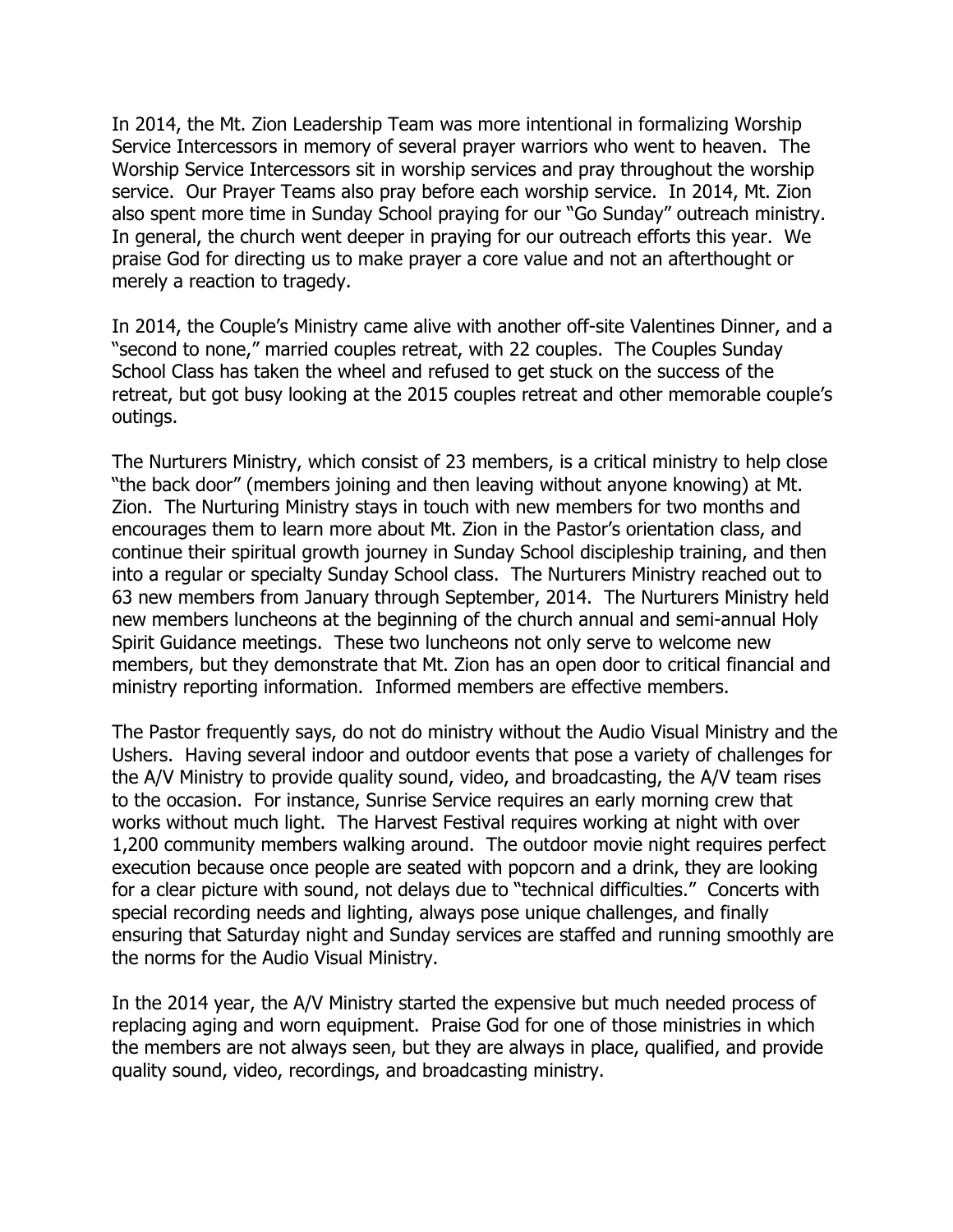The "silent servants" who operate inside the church building, and outside the church in the parking lots, are constantly moving the flow of cars and individuals are also expected to be in place and functioning. The Parking Lot Ministry demonstrates a mastery of traffic flow with a smile for weekly services and specialty services (such as home-going services, revivals, and all outdoors events that put a strain on existing parking). They have maximized parking capacity in three parking lots, and systematized moving traffic safely at high traffic events with a smile. They also provide a security presence in all parking lots and around cars parked on the streets. We praise God for their smiles and patience as they maximize our parking and ask us to park in areas that are different from what we initially had in mind (LOL!!!!).

The Ushers and Greeters Ministry, which is over 60 members strong, continue excellent service with a smile as individuals enter the sanctuary and are shown great seating. The Ushers ministry travel with the pastor at most of his speaking events, and participate with several sister churches in providing usher services. One of the annual highlights is receiving the call from Inland Empire Association Church Growth Consultant, requesting the services of the Mt. Zion Ushers at Equipped for Excellence, which is one of the largest Sunday School conferences in the nation, and is held at California Baptist University, and Magnolia Ave. Church in Riverside.

Instead of spending time fussing and fighting, the Mt. Zion Ushers meet to strategize on how to improve seating individuals safely and monitoring for emergencies at every service. The Ushers partner with the Wellness Ministry and the Security Team to provide medical assistance, and safety for congregants during each service. We praise God for the people we see, sometimes do not see, and who silently serve us each week with a smile.

The Wellness Ministry, which has 4 registered nurses among their team members, takes Mt. Zion beyond medical assistance during services, to health awareness programing and printed materials. They sponsor two blood drives each year. In one blood drive Mt. Zion produced over 48 units of blood benefiting over 144 people. Mt. Zion's blood collection also consist of unique blood types that are especially needed during surgeries. For breast cancer and healthy heart awareness, the Wellness Ministry brought in Dr. Columbus Batiste, who specializes in cardiovascular disease, internal medicine, interventional cardiology at Kaiser Hospital in Riverside, to address the general congregation on healthy eating and exercise. The Wellness Ministry also provides a first aid station with healthy awareness literature at the Harvest Festival and the church picnic, and they provided breast cancer literature and a table for questions and answers at the women's retreat.

The Wellness Ministry is partnered with the Fitness Ministry which hosts weekly exercise and karate classes. In 2014, the Fitness Ministry opened a new fitness room with several pieces of exercise equipment to promote another avenue to stay fit through exercise. The fitness room is located behind room five in the education building. The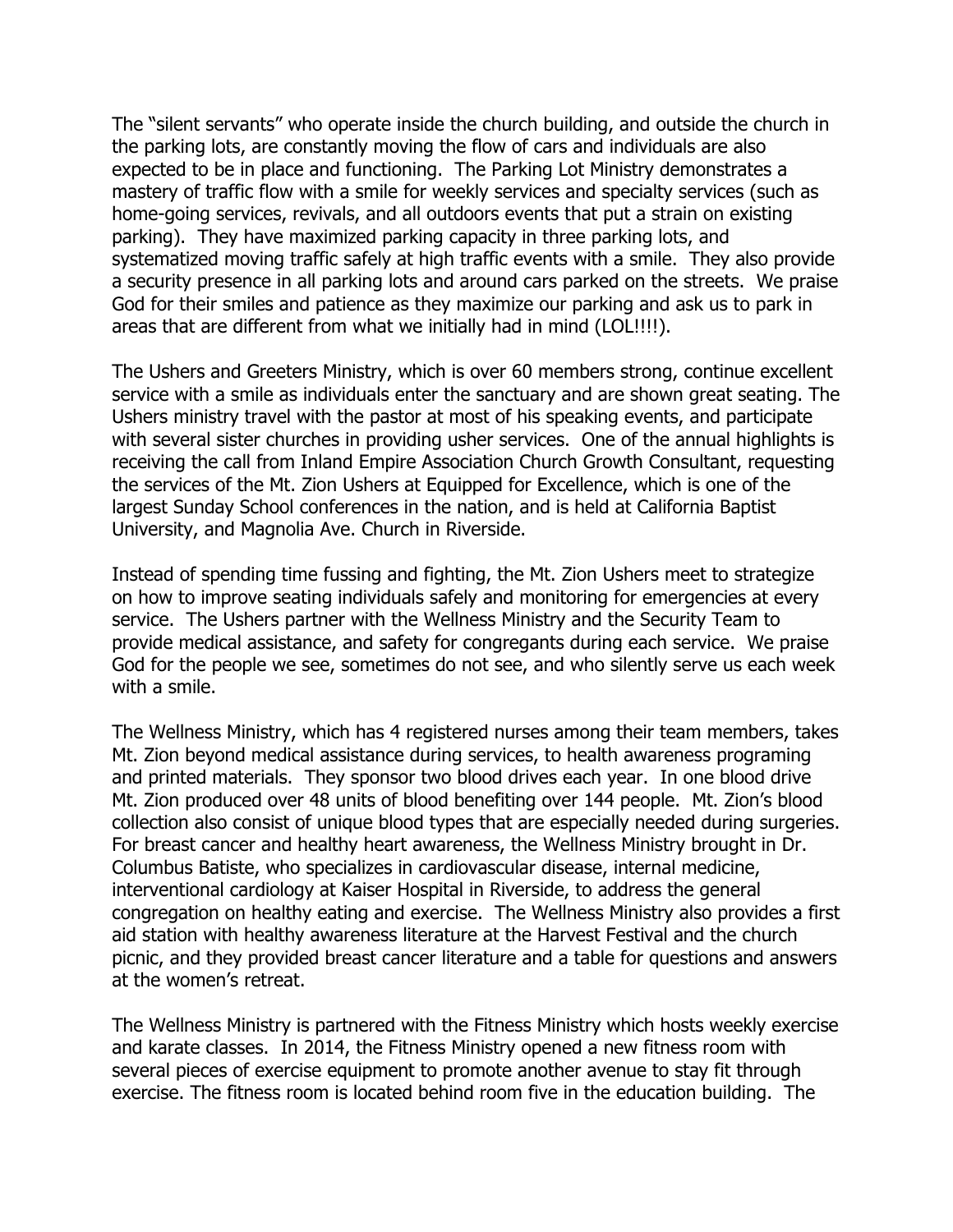Fitness Ministry does many fun events at the church picnic and does a karate demonstration at the Annual Harvest Festival on October 31.

The spirit of the Wellness Ministry is reflected in the Seniors Ministry, which is what the Senior Pastor calls the most active ministry in the church. "The Seniors Ministry is always doing something!" The Mt. Zion Seniors traveled to at least 10 convalescent homes in 2014, they attended movies during the day, they attended a stage play, they traveled to places like Santa Barbara by train, they visited each other, and they met every Thursday, for both spiritual and physical food. When you catch them celebrating a birthday, or doing their Valentines, Thanksgiving, Christmas, Mother's Day, Father's Day, Easter, or some other celebration, you are sure to see a spread of food and leave full and fulfilled. The seniors travel to church services together, they network and find each other places to live, and provide practical resources to help each other enjoy a better quality of life. The Mt. Zion Seniors Ministry Directress, is second to none; she has clearly found her ministry in church and has a crown in heaven full of precious rewards. The Thursday Noon Day Bible Study was hijacked by the seniors at Mt. Zion, and is vibrant, Spirit filled, and averages 40 to 50 seniors each week.

What can we say about the Ministry "on front-street" every single Saturday Evening, and Sunday Mornings? We praise God for the members of the Music Ministry, who lead us with Spirit filled music, and praise dance.

In 2014, the Mt. Zion Sanctuary Choir experienced fresh growth with six new members and two returning members. The Male Chorus grew with three new members. The spiritual growth of the Music Ministry is hard to measure, but is clearly evident by the harmony that exist in the choirs and the spiritual character in their ministry each week.

The January 2014 Male Chorus concert set the tone for the Male Chorus to travel to five guest churches for male chorus concerts by September and three more scheduled by the end of the year.

The 38 member Mt. Zion Sanctuary Choir set our souls on fire as they kicked off our Ninety Second Church Anniversary with a Night of Praise. Despite a heat wave in the triple digits, the choir led us in worship for two hours non-stop! What a powerful testimony of the choir's commitment to bring glory to God over their personal comfort.

The Praise Dance Ministry, which is an intergenerational ministry is 20 strong consisting of 5 young adults, 5 youth, 3 children, and 7 middle aged adults, and brings plenty of life to the worship experience.

The Praise Dance Ministry ministers on the third and fifth Sundays at Mt. Zion, and went beyond the walls to Macedonia in Pomona, the Inland Empire Association Women's Retreat, the Easter musical drama, and stepped way out in Atlanta at the Gospel Heritage Praise Fest, while there for training.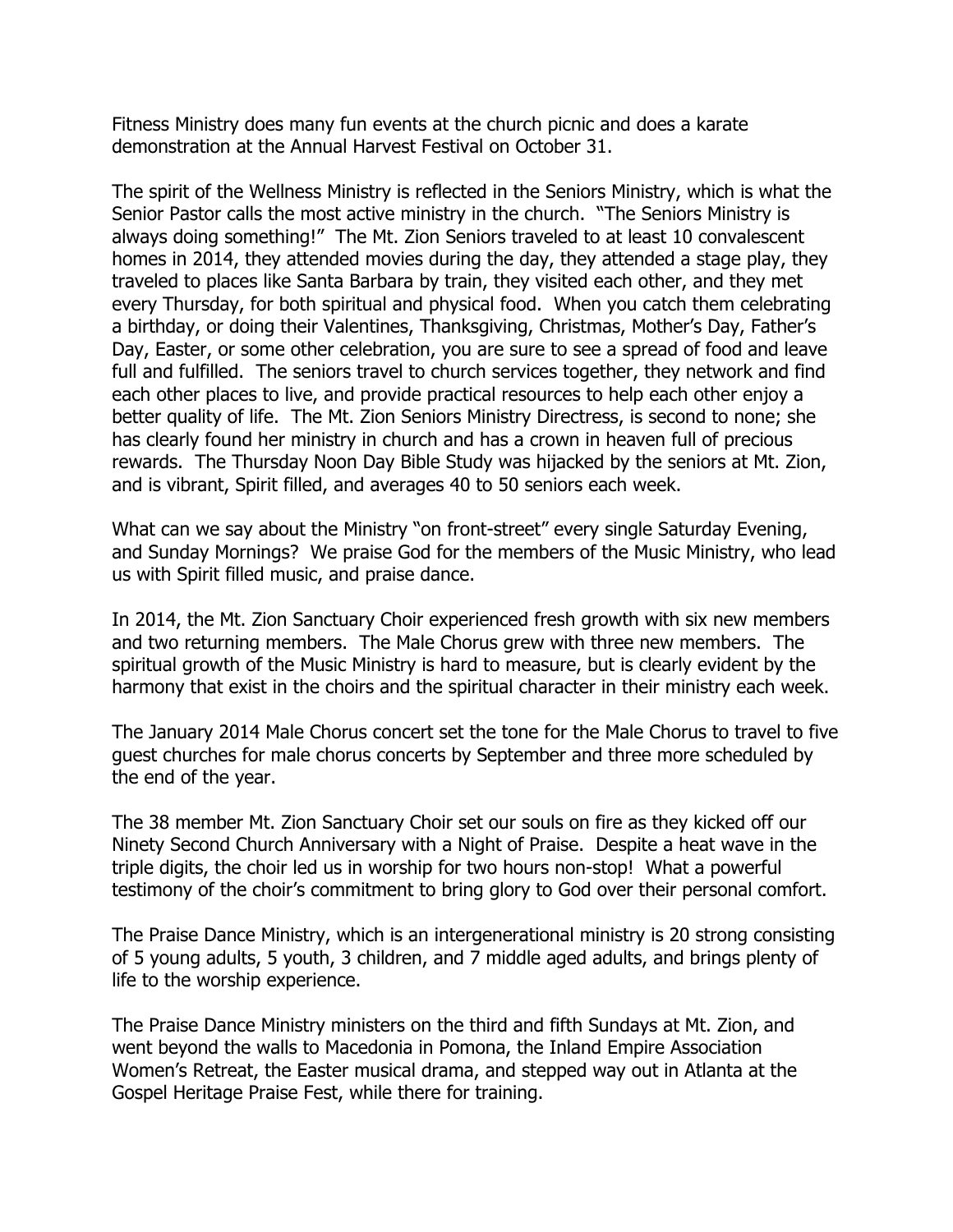The Senior Pastor constantly thanks God for the music ministries commitment to travel with him as he serves at various venues (the Annual Martin Luther King Breakfast, Los Angeles venues, and several local venues).

The Mt. Zion Music Department facilitated two area mass choirs (one for the Pomona Valley Ministers Alliance Revival, and the Annual Church Anniversary).

In December 2013, the Sanctuary Choir did a unique outreach ministry by singing at the Annual Christmas program at the Mormon Church in Upland.

We all look forward to the choir singing outside at the Easter Sunrise Service, and in 2013, the Choir led our Good Friday Service, Saturday Night, and Sunday Services with a unique musical drama which incorporated a sermonic presentation from the Word. He is risen just as He said!

The Mt. Zion Youth Choir has developed into a highly committed and quality choir as is the Children's Choir. A restart of the Young Adult Choir was in process at the time of this writing.

The Mt. Zion Sunday School, which is the largest intergenerational discipleship ministry at Mt. Zion, is constantly training and raising up disciples to provide critical leadership at Mt. Zion. Forty teachers and workers attended the Annual Equipped for Excellence Conference with over 1,200 participants. Our Senior Pastor, Executive Pastor, and Youth Director were conference workshop leaders in 2014. Eight new teachers were trained in 2014, and the Mt. Zion Sunday School held a localized Sunday School Training Conference in August 2014 with over 90 in attendance, of which 25 came from visiting churches. The Sunday School is raising up leaders through the Sunday School sponsored Bible Dill Ministry, and as said earlier, the Couples Sunday School Class led the 2014 marriage retreat. Later in this report you will learn about the Next Line of Leaders Training, which is also a ministry of the Sunday School.

Can you believe that the Men's Ministry took some notes out of the women's ministry retreat play book, and is returning to an off campus men's retreat. Both the Men's and Women's Ministries meet each fourth Saturday for food, fellowship, a challenging message, and a challenge to continue faithful in service. Likewise the Men's Ministry addresses the spiritual, physical, and social challenges facing Christian men today. The Men's Ministry took time in 2013, and has an on-going sensitivity to training young men to defuse potential conflict with police officers.

The Women's Ministry specialized in taking the Women's Ministry beyond the faithful few to exposing the Mt. Zion women to a variety of talented and godly women right in our midst. Of course the Annual Women's Retreat is second to none and exposes our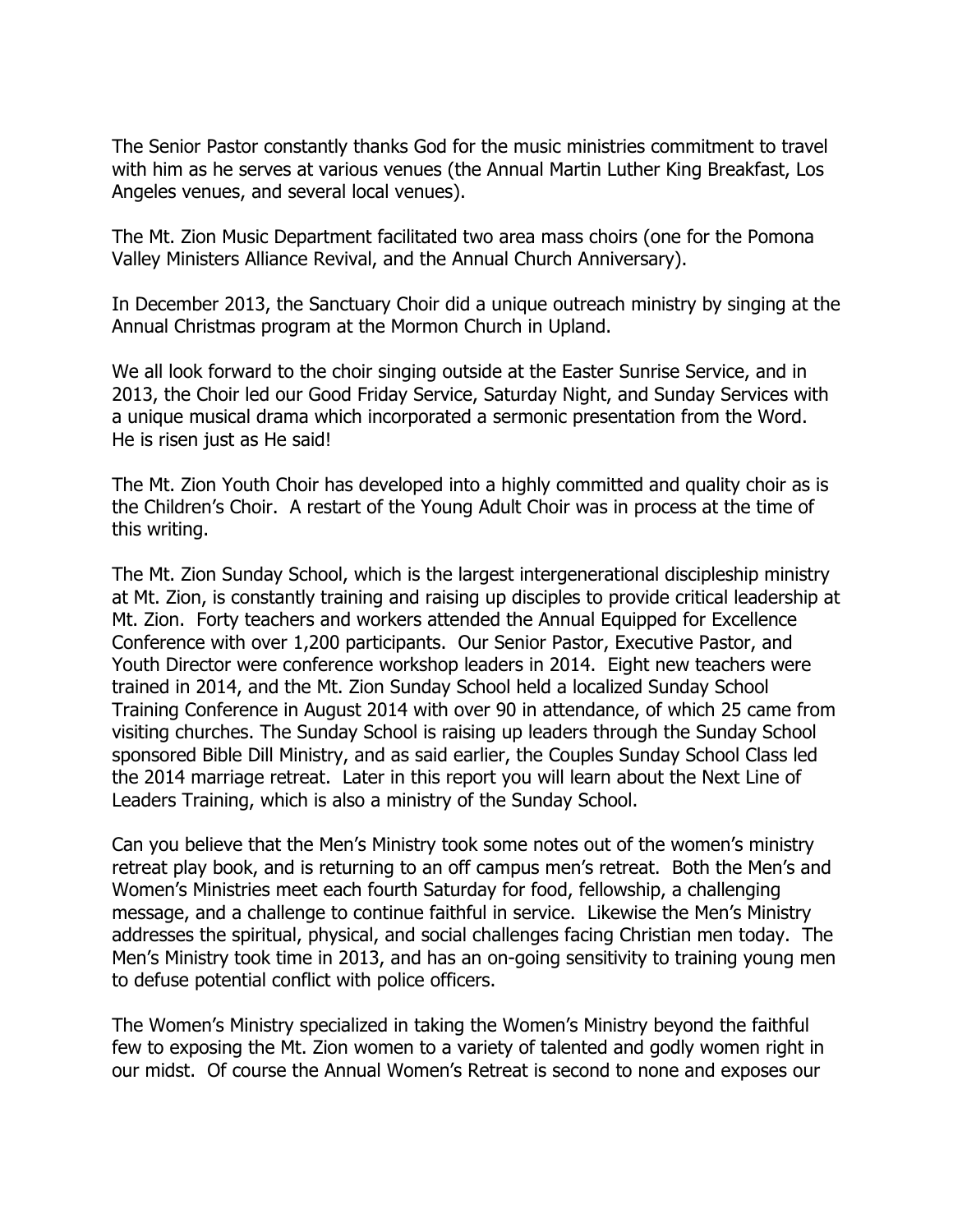women to creative ways to grow spiritually, getting free from sin and weights, and being consistent women of God, in a relaxing, and aesthetically appealing environment.

The Men and Women's Ministries partnered with the Prayer Ministry and hosted the January 2014 Day of Prayer. Ministries working together display a powerful example as we work to unite the entire congregation in prayer.

Speaking of intergenerational ministry, the 2014 Vacation Bible School was a most refreshing display of concentrated intergenerational ministry. The chairs were removed from the sanctuary, and the sanctuary became a wilderness awaiting the twelves tribes of Israel (Mt. Zion Members and guest). The congregation was broken up into tribes with tribe leaders who facilitated a lesson to reflect upon our different experiences with God, and designed to deepen our trust in God, despite the uncertainties in life.

Three hundred fifty-nine members moved from dinner downstairs, to their tents in the sanctuary, to the wilderness game area on the parking lot, and the evangelism, prayer, and crafts tents in the Education Building.

In 2014, the Vacation Bible School grand finale was an outdoor movie with free popcorn, drinks and snacks. Members of the community were invited and we had an additional 35 people join us for a total of 394 total participants. Praise the Lord!

The Deacon and Deaconess Ministries are over 70 members strong and are consistently training and adding more loyal followers of Jesus Christ to provide selfless service to the congregation. These two ministries served the Lord's Supper to 80 sick and confined members. They assisted with 19 baptisms from January to September 2014, and prepared the Lord's Supper for all services each month. The Pastor is deeply appreciative for the Deacons providing drivers and accountable brothers each time he travels. What an honor for the pastor to walk into a variety of settings with Christcentered Deacons.

The Deacons and Deaconess, are fully engaged at Mt. Zion and serve in every ministry or as close partners with that ministry. The Mt. Zion Deacons and Deaconess fulfill their biblical roles by helping the Pastor and Elder's carry out the work of ministry in the church.

The Trustees of Mt. Zion prepared another 1.3 million dollar budget and the congregation unanimously approved the budget. The Trustees took a conservative approach and uses a watchful eye as God brings precious dollars into the ministry for mission's work that exceeds the current mission's budget. The Trustees are committed to maintenance, renovation, and expansion of our existing facilities, and replacing aging equipment. For instance, one of our Deacons secured 30 commercial grade laptops to replace all staff computers, provided access to computer based learning for our preschool staff and students, and upgraded the computers at our sister church in St.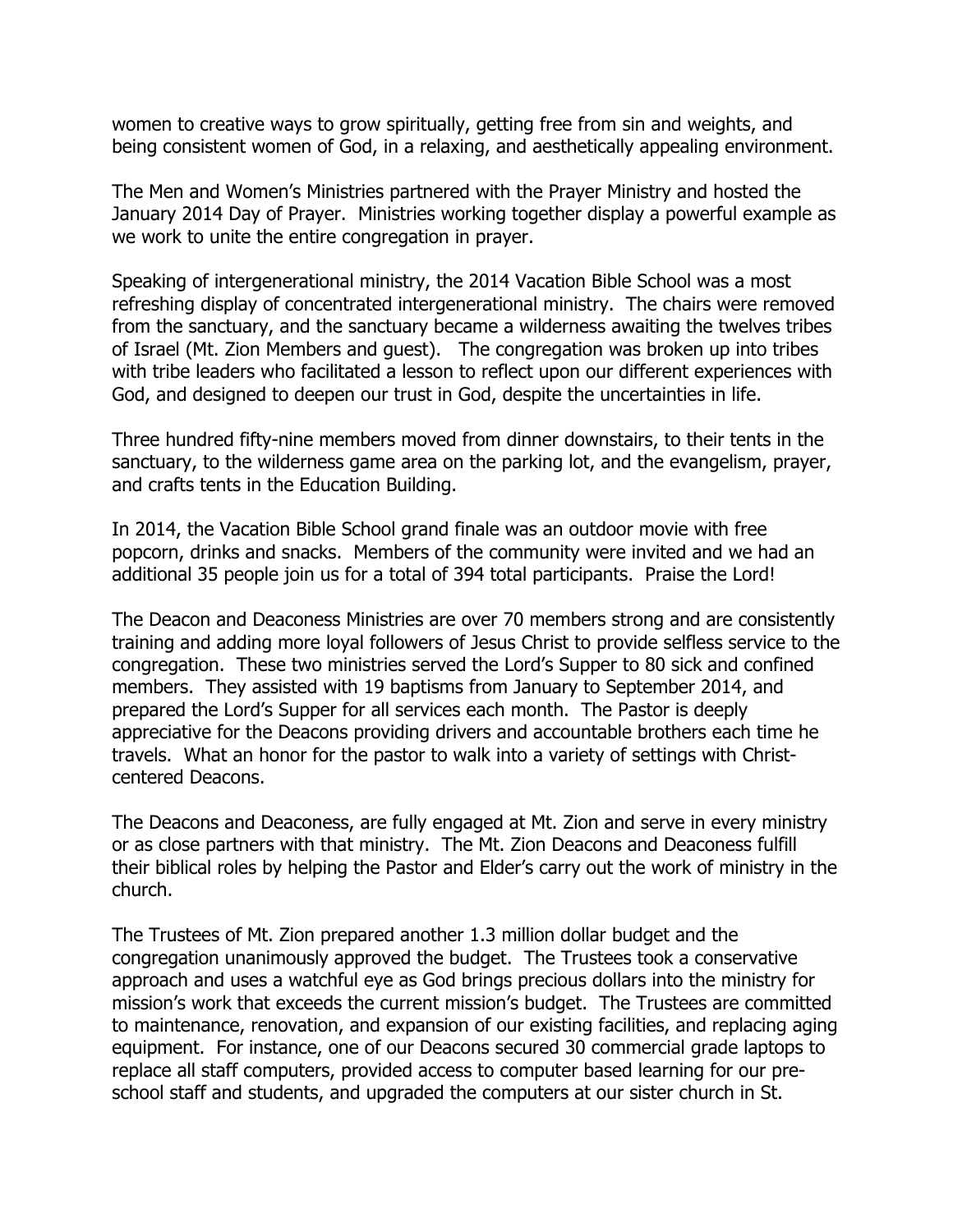Vincent, West Indies. The Church Administrator secured licenses and loaded each computer with Windows 8, and Microsoft Office 2013.

Through the Trustees' progressive approach to ministry, Mt. Zion resurfaced our third parking lot with asphalt. This was a \$10,000.00 investment that will pay dividends for increased parking, and outdoor events such as the Harvest Festival. In 2013, we hit another milestone in paying off our 18 buildable acres on Grove and Chino Ave, in Ontario. Our balance at the end of December 2013 was \$918,605, and the balance as of September 17, 2014, was \$848,106. We praise the Lord. God can do it!

The Mt. Zion Trustees continued to demonstrate progressive-minded leadership in ensuring that our domestic and foreign missions efforts are funded.

Mt. Zion provided funding and personnel for our work in East Africa (Uganda, Rwanda, Congo, and Southern Sudan). After resting for a little over ten months, our missionary Rene Farquharson, returned to the field for the 2014 season, to prepare for our team members who joined her a month later. Our two person team, which includes one female for the second year, arrived in Kampala, Uganda, and lead drama, women's ministry, and leadership development ministry in Rwanda, and Uganda.

The first location in Uganda was Lwamatta (Raw-mau-tau). Our team ministered to a co-ed audience, and an all woman's class at the Christ for All Nations Church. At this location the team taught for two days. The woman's class was around the creation and Adam and Eve's disobedience. Twenty four students participated. The co-ed workshop focused on your body the temple. Thirty students participated.

The second location was at the FULL GOSPEL CHURCH, in Kyenjojo (Chin-jo-jo), which is located in the middle of a regional tea plantation.

The team also shared the gospel and taught on Paul's trials to 7 different classes at the church operated primary school.

A storm blew down the walls in the church where the team planned to sleep, and the Pastor arranged for the team to sleep in a stable. The team worked to produce a refreshing drama about Paul and his trials for a village community that could use a break from the daily routine of hard work. The women especially needed encouragement through the drama presentation, in light of their daily routine of collecting water a long distance away, working the farm for 75% of the family's food, cooking each meal from scratch, and monitoring the children who cared for the small children while mom worked to provide for the family. During the bible study time, the women were able to share their marital concerns and receive encouragement from the Word of God.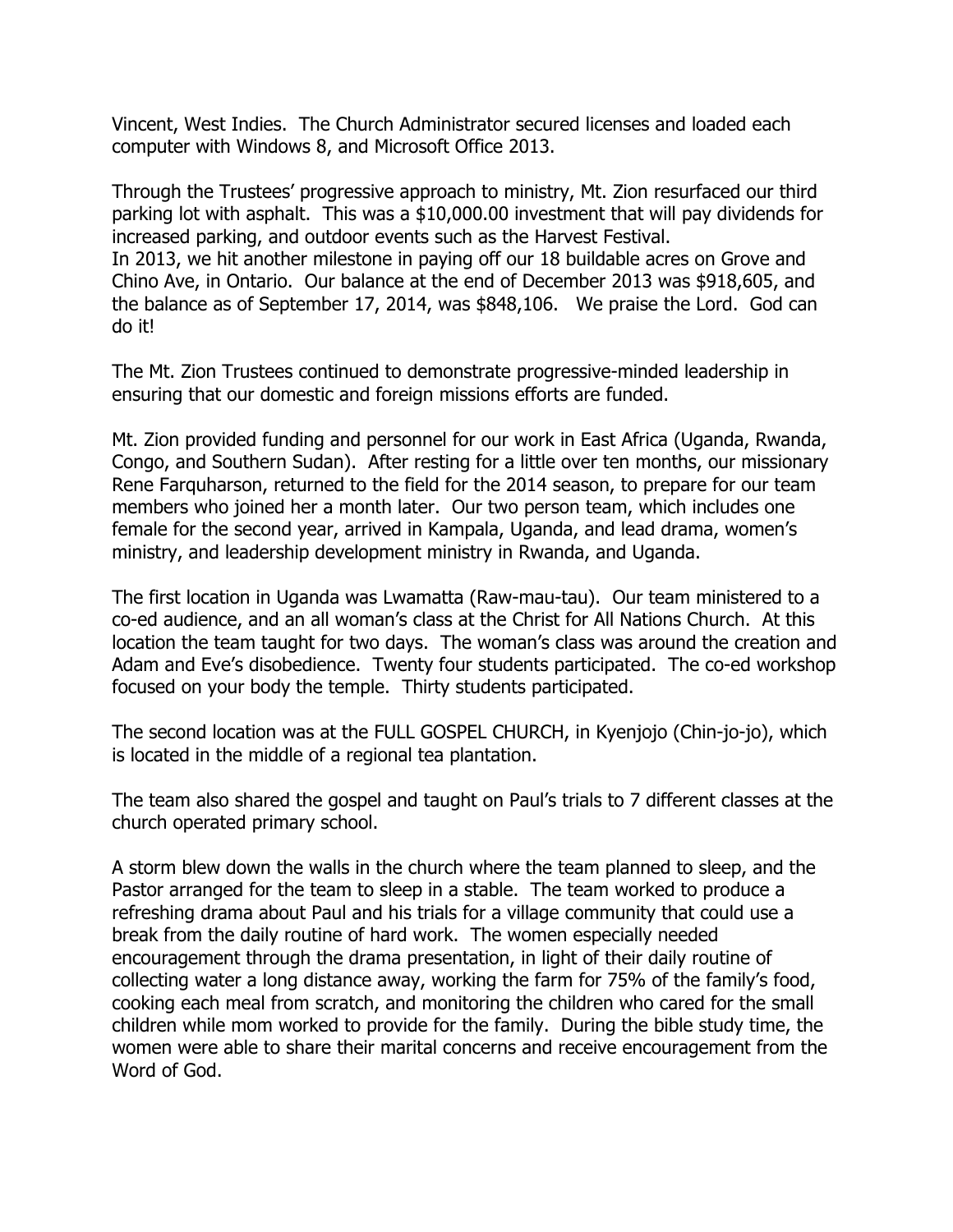The team conducted two drama presentations on the Sufferings of Paul for 50 children from the primary school, and 100 members from the village.

Twenty teenage girls were brought to our team for encouragement and received a three hour workshop on Matt 5:13-16, with emphasis on the value of their lives.

The third location was Karangazi, Rwanda, with the Karangazi Assemblies of God. One hundred women and youth attended the woman's bible study, and 40 attended the early morning co-ed bible study.

The Karangazi Assemblies of churches turned out with 150 people for the community stage play on the Sufferings of Paul.

The forth location was in Remikoma, Mbarraara (Baw-rau-rau), Uganda, where the women's bible study had 50 women and 35 youth, and the co-ed bible study had 30 participants.

The community showed up 300 strong for the grand finale dramatic presentation of The Sufferings of Paul.

Praise God for our 2014 team members who served in Rwanda, and Uganda. With heart wrenching passion, our team presented the message of salvation and how to live for Jesus despite our circumstances.

The summer 2014, Tchula, Mississippi team consisted of 40 members (20 adult women, 10 female youth, 7 adult men and 3 male youth; 7 team members were from Atlanta), and worked in seven areas. The Vacation Bible School Team led children and youth ministry in the City Park. The Youth Team taught the internationally known curriculum, "True Love Waits." The Cook Team, prepared three meals daily for the 40 member team, plus a meal for 230 community members each evening at the basketball tournament, and a meal for an 8 Pastor debriefing and planning meeting. The Parenting Team continued their work with parents in the Tel Fair Apartments. The Sewing Team provided five sewing machines and taught sewing techniques, to a turn away crowd. The Renovation Team painted two buildings and the car wash canopy. The CPR Training Team taught CPR and life saving techniques for drowning victims. The Leadership Development Team worked with the local pastors, political leaders, law enforcement officials, coordinated securing venues for team events, led the community in early morning exercise classes, and presented the gospel message at half-time each night at the basketball tournament. Over 200 people attended the basketball tournament each night. We heard a large number of people pray the prayer of salvation, but we were not sure of the exact number.

Mt. Zion's Angel Tree Ministry makes Christmas a joyful time for several families of prisoners during one of the most difficult times in their year. On Saturday, December 14, 2013, 25 plus Angel Tree Team members held a Christmas party for 110 Angel Tree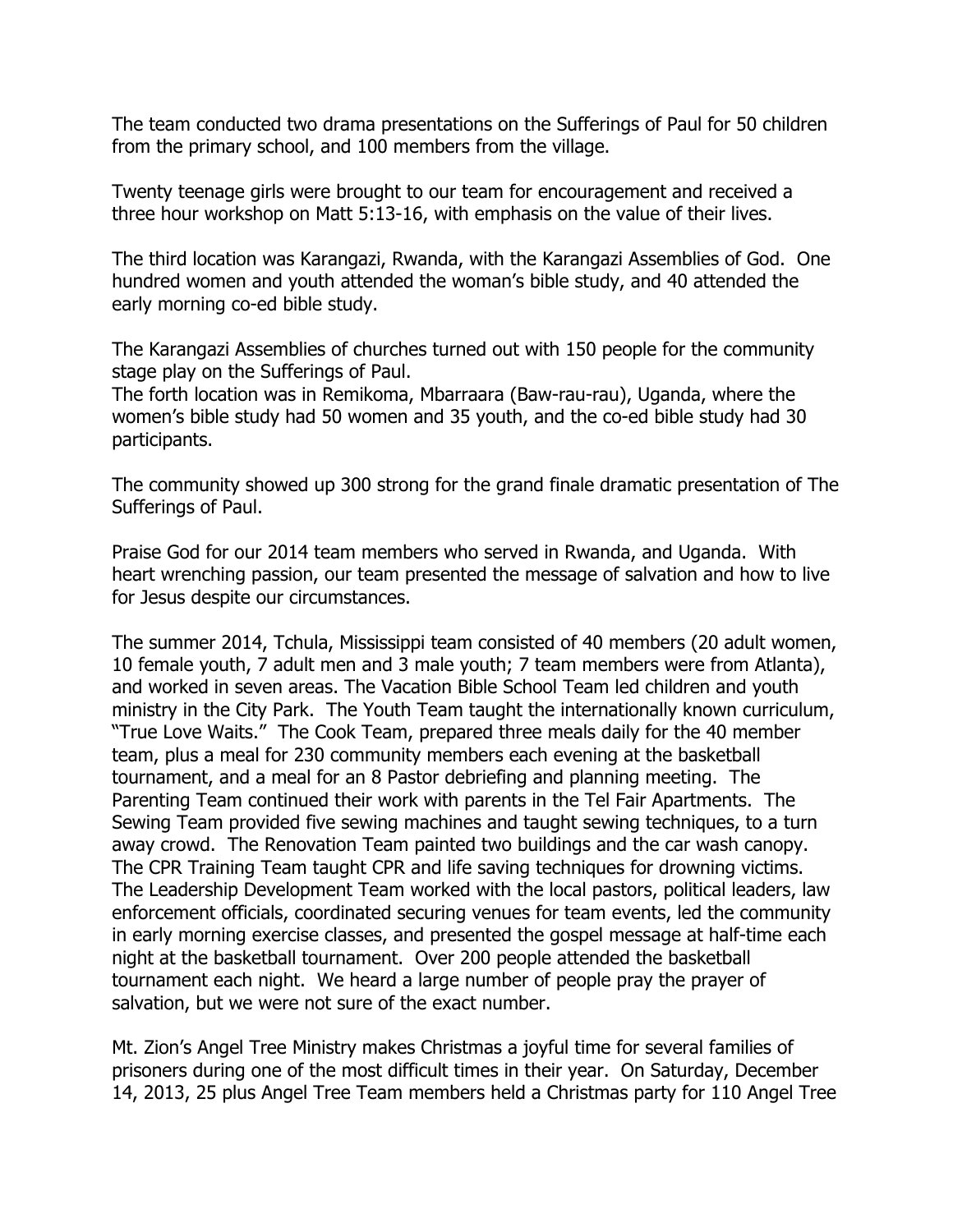children and their families from the surrounding community. The Team presented the message of Christ's love and the real message of Christmas through activities in story and song. The children and family members ate, listened to Christmas music, they played interactive games, and enjoyed face painting and crafts, as each child awaited receiving two Christmas gifts, which were purchased by generous Mt. Zion members. The written message of the gospel and a note from the incarcerated parent, plus gobs of Jesus love from Mt. Zion members accompanies the gifts given to each child. Thank you Mt. Zion from the Angel Tree Team.

The Church Picnic Team worked overtime and despite extreme heat, over 300 members of the church gathered at Red Hill Park for another one of a kind picnic in the park. We had plenty of food, fellowship, tug of war, water wars, fun, fun, fun, and to top off the day, a 40 year wedding anniversary cake. During the picnic, 2 people gave their hearts to the Lord, and a community member joined the picnic. How is that for a day of fun in the park on a hot day?

The 2014 Harvest Festival was once again a successful community outreach lead by our Children's Department. Over 1,100 individuals registered and several other people passed the registration table and walked into the event. In 2014, over 75 volunteers worked to provide 12 game booths, a huge bouncer, a petting zoo, a karate demonstration, several open area events such as the cake walk, and plenty of food and fellowship. We praised God for the 6 people who gave their hearts to Jesus, and the hundreds of people who heard the gospel message go forth in both English and Spanish. Because of the generosity of our sponsors and the Mt. Zion members, we are able to offer the Harvest Festival to our community for free each year. Praise the Lord!

"Go Sunday" is our largest intergenerational outreach ministry, and is led by the Sunday School. On Sunday morning, June 8, 2014, with great anticipation, 227 Mt. Zion members and friends went into the community with the following outreach venues: Our children and adults washed 25 cars and served delicious homemade lemonade. Our adult teams visited 2 nursing homes, visited several sick and shut-in members, passed out water at the Claremont walking trail, passed out water at the Smart and Final parking lot in Ontario, and in Chino. Our Homeless Team, gave out 108 blankets and care packages to the homeless, we conducted a service at the Leroy's Boys home for over 20 young men, we knocked on doors for witnessing, and passed out over 75 plants to our neighbors in the Ontario community. Our Prayer Team held the entire team in prayer from the time the teams left until their return. In the June 2014 "Go Sunday" 28 people gave their hearts to Jesus. In the November 2013 "Go Sunday" 15 people gave their hearts to Jesus for a total of 43 people coming to Jesus through our "Go Sunday" outreach ministry.

In 2014, the Children's Ministry ran two four-week camps with a total of 85 children, and 12 teachers and workers. After each week which was filled with academic and spiritual development mixed in with swimming at Guasti Park, and fun, the children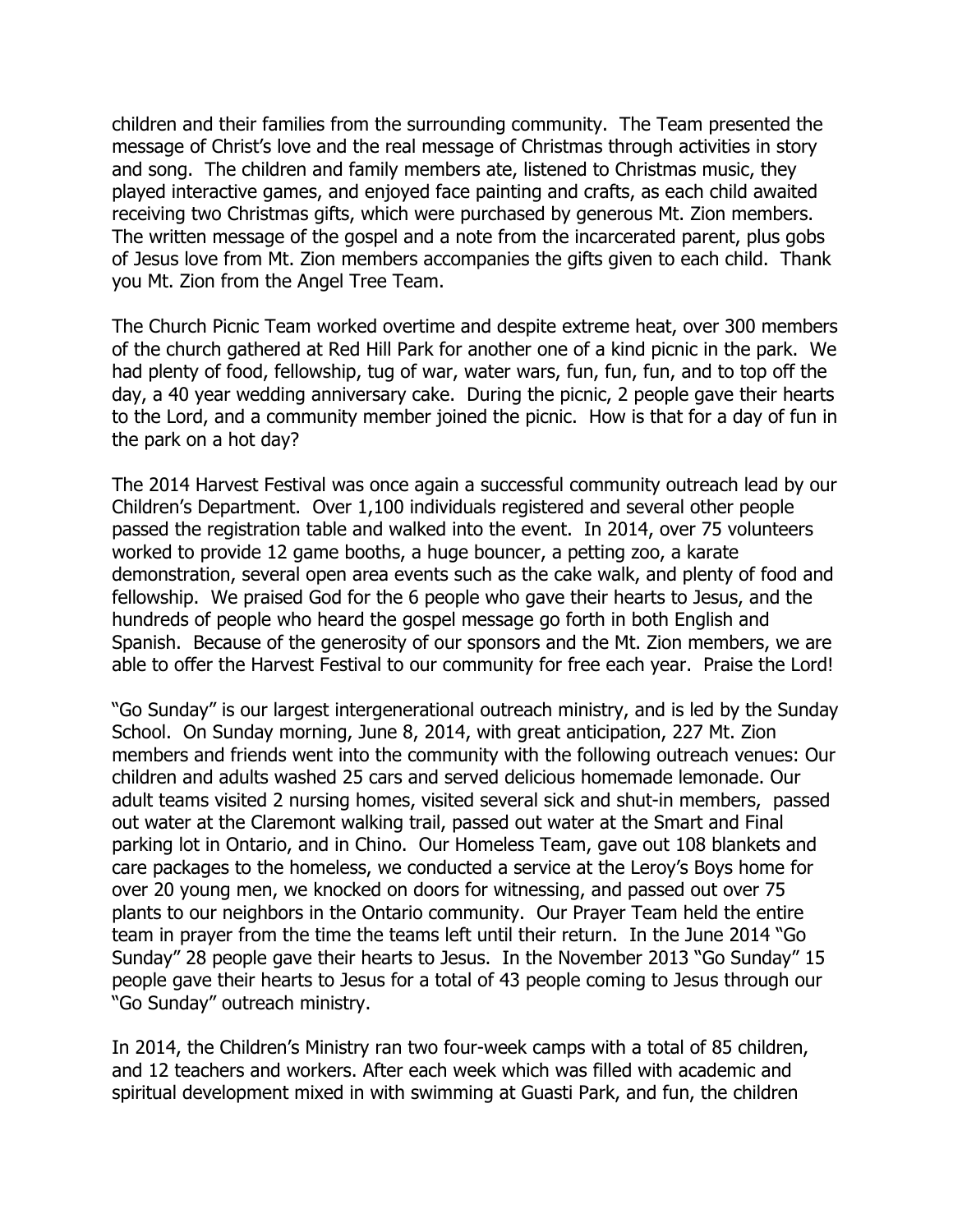looked forward to their Friday trips (Griffith Observatory, Upland Bowl, Knott's Berry Farm, The Science Museum, Skate Express, Laser Island, and Lego Land).

Speaking of children, 10 children professed Christ in 2014, in the weekly Children's Church. The Christmas Art Academy had 20 children ranging from 5 to 12 years old. The Children and Youth Sunday School classes hosted the Christmas play entitled "A Night to Remember." The Children's Ministry hosted the Parent's Night Out on Valentine's Day (10 children attended). The famous Children's Lock-In had 35 attendees ranging from 7 to 11 years old.

The Children's Ministry also led our 2014 Graduation Program featuring Dr. James Hammond, Superintendent of the Ontario-Montclair School District, as the keynote speaker. In 2014, we celebrated 33 graduates from pre-school to college.

The 13 member Children's Choir faithfully participated in Spirit-filled praise each fifth Sunday. The weekly ministries for the Children at Mt. Zion are as follows: Children's church, nursery ministry, Sunday School, Wednesday Kid Zone, and Stitched (stitched is a knitting ministry committed to donating knitted items to children in need).

With so much fun in the Children's Ministry, what child wants to grow up? All of them! Why? The children cannot wait to get across the street to the Mt. Zion Youth Ministry. In 2014, 70% of the 80 enrolled youth were active in the youth ministry Bible study and other youth ministries.

Two Youth Creative Directors, bring inspiration to the average of 30 youth in the Wednesday night "KNOWN" Bible study curriculum (KNOWN = KNOW who God is, to OWN your faith, and to let your faith be KNOWN).

The True Love Waits Program kicked off at Magic Mountain on February 8<sup>th</sup> with over 1,500 students from all over California. Thirty five Mt. Zion youth participated in 7 weeks of powerful training to remain abstinent. At the end, 35 youth made their vows to remain sexually pure until marriage in the presence of their families and friends. Families shared rings, letters, and their presence to enhance the meaning of this powerful ceremony.

In 2014, 4 youth participated in the State Bible Drill contest. All Bible Drill participants advanced to the State level and won. In 2014, our first youth stepped up to participate in the speakers contest. She did great.

The boys had a day of Go-cart racing and dinner with the Youth Director. The Youth Director was scared to invite the Senior Pastor because he would have serious competition on the track. Anyone can beat a youth driver on the Go-cart track (LOL!!!). By the way the girls became jealous because they really needed to practice driving.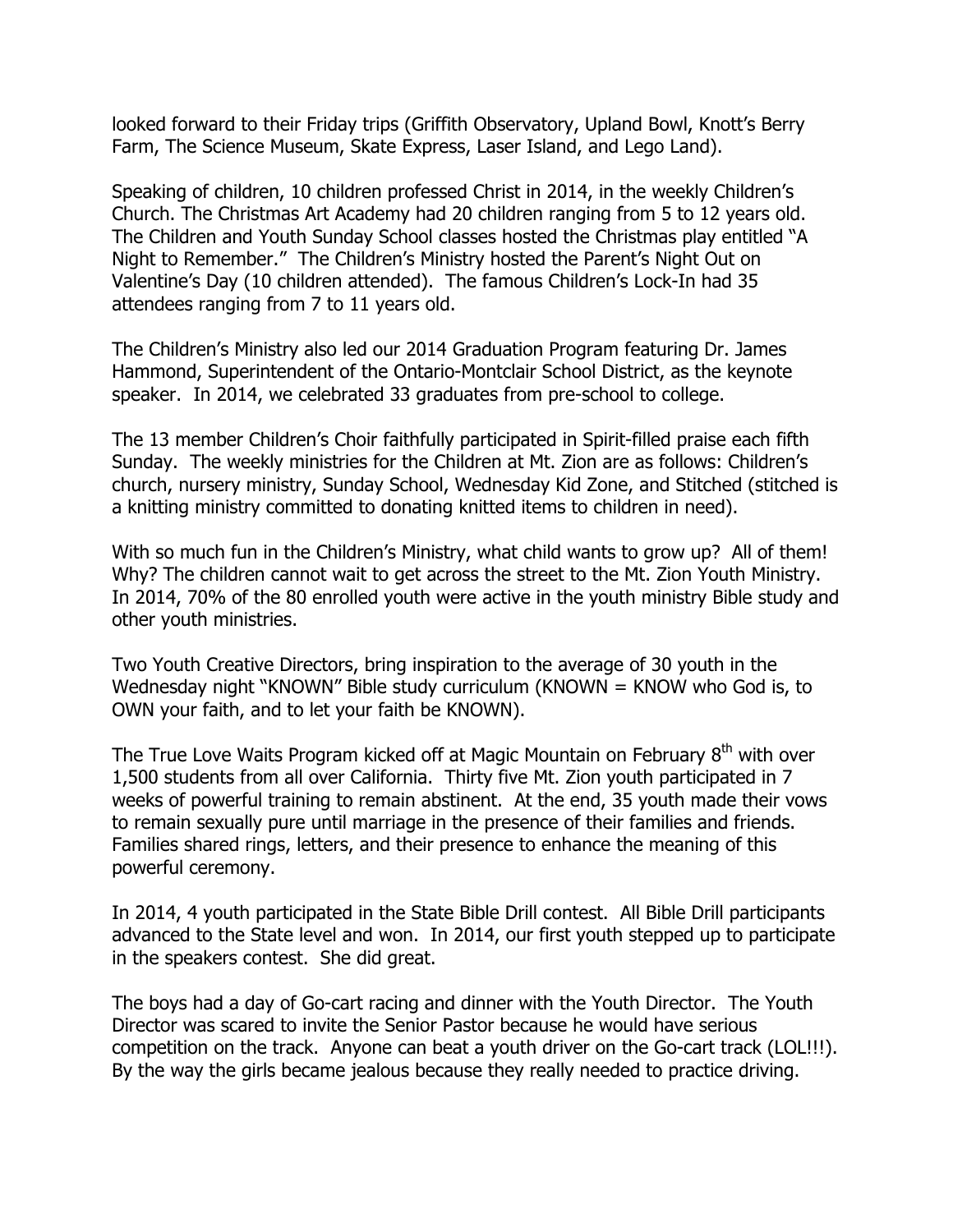Therefore the Youth Director and female youth workers had to take the girls to the movies and to dinner (another LOL!!!).

The Mt. Zion Youth willingly serve as Ushers, children's church and nursery workers, choir members, praise dancers, Helping Hands workers, "Go Sunday" workers, Jr. Deacons, Harvest Festival, and Church Picnic workers, and anywhere else needed. The Mt. Zion Youth passed out approximately five hundred Lifebook's (the gospel of John) during the 2013-14 school year.

The Xtreme Summer Youth Adventure lasted from June  $9<sup>th</sup>$  to August  $1<sup>st</sup>$  and included experienced teachers and school administrator volunteers who teach reading, comprehension, and writing for success in the classroom, common core, AVID, math tips, and test taking techniques. The physical development period was student led, and the self-defense training was provided by a retired Los Angeles County Sheriff's S.W.A.T. Training Officer. Leadership development and financial literacy was provided by a Bank Executive from Community Bank. Presentation skills, spiritual development, and public transportation travel tips in Los Angeles was provided by our Youth Director.

Ten Mt. Zion Youth traveled to Tchula, Mississippi to perform various projects which included: True Love Waits training alongside of 2 Mt. Zion Young Adults, they painted 2 buildings, helped with parenting class, and the sewing class.

The College Connection Team provided a college preparation and scholarship workshop in November 2013, and scheduled an UCLA tour in November 2014. Several college students returned to the Youth Ministry to share their life experiences with our teens during a Wednesday night summer session.

In December 2014, 25 Mt. Zion Youth attended the Ignition Student Conference in San Diego with 500 other students. Three Mt. Zion members (our Sunday School Trainer, and our Youth and Young Adult Director's) taught in the 2013 Ignition Student Conference. Three of our students made rededications to Christ.

With a deep concern for our teenagers, leaders within the Youth Ministry launched intergenerational driven ministries to address the practical needs for our teens. The Good Man Movement for male teens, and the G.I.R.L.S. (God's Image Reveals Leadership through Salvation), for female teens were implemented in 2014.

What is the big fuss about leaving all the fun in the Children's Ministry to get across the street to the Youth Ministry? Check out the youth website at: www.youthinaction.biz. In addition, parents and guardians meet with the Youth Director at the "Parents of Teens" meeting in January.

After leaving High School and turning 18, a sobering transition takes place. You are an adult. You are faced with life responsibilities such as getting to your class or job on time, on your own. Paying your bills and having money left to eat becomes an issue.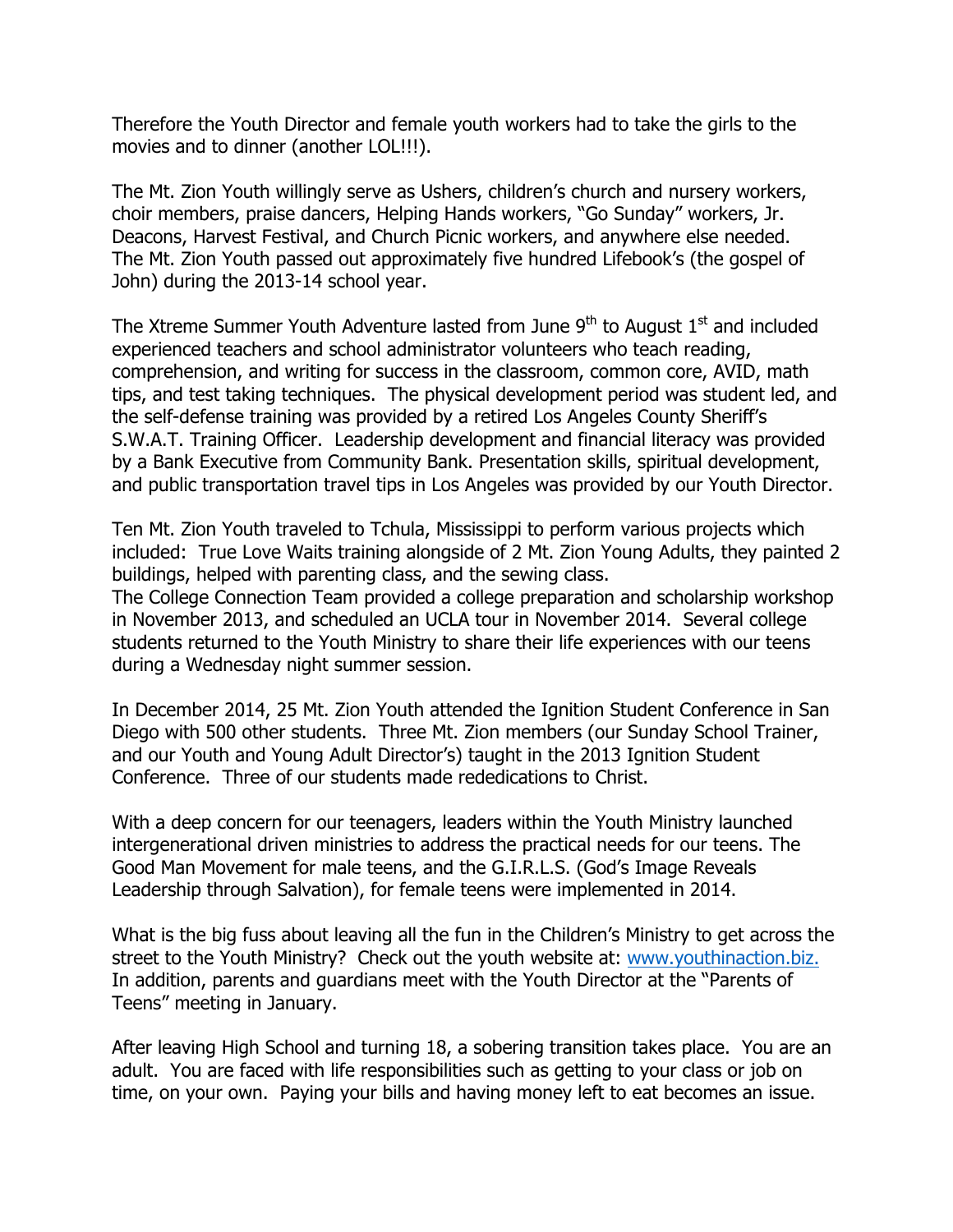Finding your place in society, building meaningful relationships, and even becoming more serious about marriage and having children moves to the front of your mind. Life takes a "no turning back" turn after High School, and many young people get lost trying to find their way. The HUB ministry is designed to meet young adults during the post high school transition, and help them become responsible reproducing Christians who significantly contribute to both church and society. Here are some highlights from our Young Adult Director.

In 2014 the HUB Ministry (Helping Unite Believers) saw an increase in Wednesday night Bible Study. The Ministry averaged 27 people with a summer average of 35, and a high attendance of 45. Praise God!

The HUB Leadership Team consist of 15 members. Four new members were added to the team in 2014. To build unity and enhance structure the HUB enjoyed a refreshing train ride retreat to Santa Barbra. An outcome from the retreat was having 4 subdivisions among the team to better utilize the number of people and gifts.

In 2014, the HUB started a men and women's discipleship ministry and saw an increase in participation of men in their 20's and 30's, which was a missing piece in the past. The HUB engaged in several outreach efforts to reach young adults and disciple them for Christ. The Open Mic Night, which is a unique platform to present the gospel and draw people to Christ who would normally not come to Church, was held on April 12, with 75 people in attendance. In August the HUB Ministry hosted the 5<sup>th</sup> Annual Inland Young Adult Conference at Mt. Zion, in which 80 young adults attended. This conference is unique in that few conferences focus on the 18 thru 35's age group. Young adults enjoy outdoor fun while doing outreach. For instance the winter ski trip, the turkey bowl football game the day after Thanksgiving, the church picnic, and the Worship on the Beach fellowship are fun venues with outreach opportunities. The Worship on the Beach fellowship started 7 years ago and is hosted by the Mt Zion HUB and several other young adult ministries. In 2014 Mt. Zion had its largest participation with over 45 in attendance among 300 in total.

The Young Adult Director does campus ministry with an average of 20 at Chaffey College, and 15 students at Mt. San Antonio College, and 40 students at Etiwanda High School. The Young Adult Director also set up an information table in the quad area at Chaffey College, and was able to lead 6 students to Christ.

The HUB ministry served food at the Ronald McDonald House in Loma Linda, and at the Salvation Army in Ontario. The HUB also sent out 10 care packages to college students just to let them know we love them.

Mt. Zion is blessed with 18 men who accepted their call into the preaching ministry and has demonstrated a desire to continue training toward church ordination. Each minister is engaged in at least one ministry which ranges from hospital visitations, teaching, preaching, singing, counseling, administrating over one or more ministries, evangelism,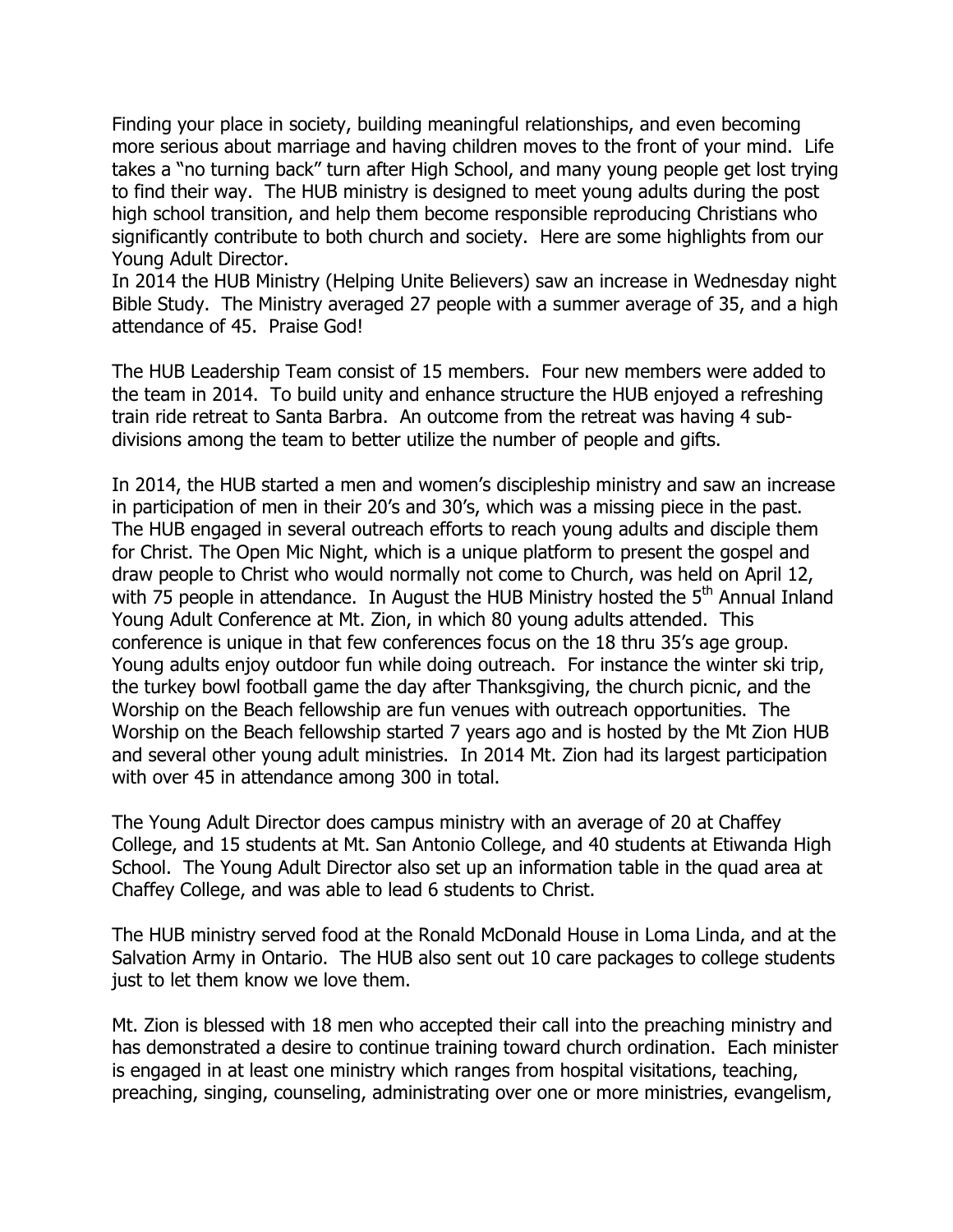serving at home going services, performing weddings, leading in the Lords Supper, baptizing, helping the Pastor give leadership to the general congregation as a Church Elder, and serving on committees. Several Mt. Zion Ministers are in training for ordination. This process is obviously more than gaining head knowledge, but includes spiritual development, demonstrating consistent leadership before the people, overcoming personal challenges, loyalty to, and love for the Lord's church, involvement in the life of the church in general, and meeting the biblical qualifications as set forth in I Tim. 3:1-7; Titus 1:5-9; I Pet. 5:1-4; and Acts 20:28.

One of the ministries where you will find Mt. Zion Ministers preaching on a regular basis is in our Convalescent Homes Ministry. Each month, Mt. Zion travels to convalescent homes to bring worship services to men and women who are unable to travel to a local church.

To prevent stagnation and decline, and better positon Mt. Zion for the future, the pastor and leaders of Mt. Zion put in place written systems, and realignment strategies. Here is a brief summary of our work in 2014.

In reading the late Ruben Estrada's book, "Know Your Next Move," the pastor was compelled to design systems charts for several core structural disciplines at Mt. Zion.

- $\blacktriangleright$  Growth System Chart Developed
- ▶ Marketing Goal System Chart Developed
- ▶ Sunday School Discipleship Training System Chart Developed
- ▶ Mt. Zion's Power Plant System Chart Developed

In looking at the next generation of leaders, we needed to reflect on our message to our young people that we sent off to college, the military, or trade school, and even work. We constantly told them that we need them to return home trained and experienced so they can lead Mt. Zion as the current leadership group retires and joyfully goes to heaven with a smile on our faces. Therefore we started the "Next Line of Leadership Training" classes. At the time of this writing, sixteen "18 – 35 year olds" are in phase III, of Mt. Zion's Next Line of Leadership Training during the Sunday School hour each week. More classes are scheduled and we expect many more "18 – 35 year olds" to participate so that they are prepared to lead Mt. Zion in the present, and into the future.

In 2014, we produced the first printing of our Next Line of Leadership Basic Training Manual.

Mt. Zion's Leadership Team is systematically approaching each area where we need to become stronger, grow, and stabilize. For instance, in our September leadership retreat, we agreed to implement two realignment strategies.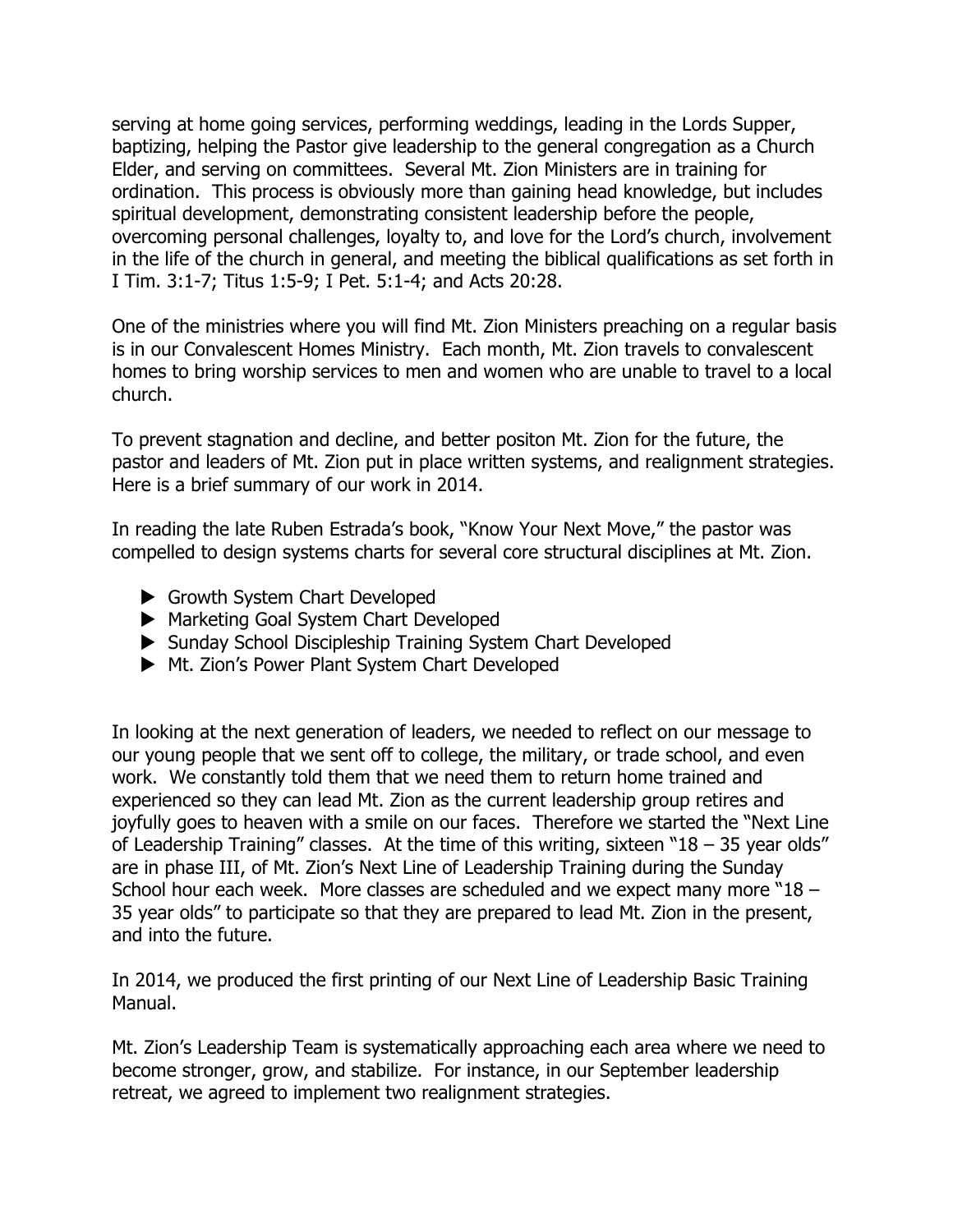Firstly, we changed the church evangelism strategy to a Sunday School driven strategy to engage more members of the church at a time they are available to serve, and during a time that better targets people who are not in church.

Through the Sunday School, our Evangelism Director, and Executive Pastor, plus other leaders, lead the church into the community for outreach ministry (various types of outreach) every second Sunday, during the Sunday School hour (each general Sunday School class is to represent with at least one member to join the outreach team that day). As of this writing, over 20 people in 2014 gave their hearts to Christ through our monthly Sunday morning outreach ministry.

The Sunday School will continue leading our "Go Sunday" outreach, where the entire congregation goes into the community to show the love of Jesus, twice per year from 9:00 am to 11:30 am. On "Go Sunday," the 8:00 am and 11:00 am services are full of energy and encouragement for everyone in attendance. At the 11:00 am service all the returning outreach teams give a testimony of what God did in the community. In June 2014, 28 people gave their hearts to Jesus through the "Go Sunday" outreach. Can you imagine the praise that went up to God that Sunday?

Secondly, starting in October 2014, the leaders agreed to change the Saturday Service time to 5:00 pm and the Saturday School time to 4:00 pm for a 3 to 6 month trial period. We learned from others who conduct Saturday services that 5:00 pm seems to be a better time for the general population and leads to more participation in their Saturday services. We are willing to change what we are comfortable doing to improve our kingdom growth efforts.

Mt. Zion has two sister organization's that help us further reach into the community with practical ministry. Here are a couple of significant highlights from our two sister organizations.

The Mt. Zion Christian Preschool 2014 fall semester got off to a great start with 10 students. The New Directress has plans to grow the pre-school to our maximum capacity of 40 students. The Mt. Zion Christian Preschool has a solid reputation preparing students to enter the first grade with an advanced academicians. We praise God that the Mt. Zion Christian Preschool provides a learning environment where our children receive genuine love, personal attention, rigor, meaningful relationships as they assimilate into the classroom setting, motivation, and much more during the critical developmental years of their lives.

The Mt. Zion Community Development Corporation status was reinstated for California, and the 501c(3) paperwork was completed and submitted to the Internal Revenue Service for approval.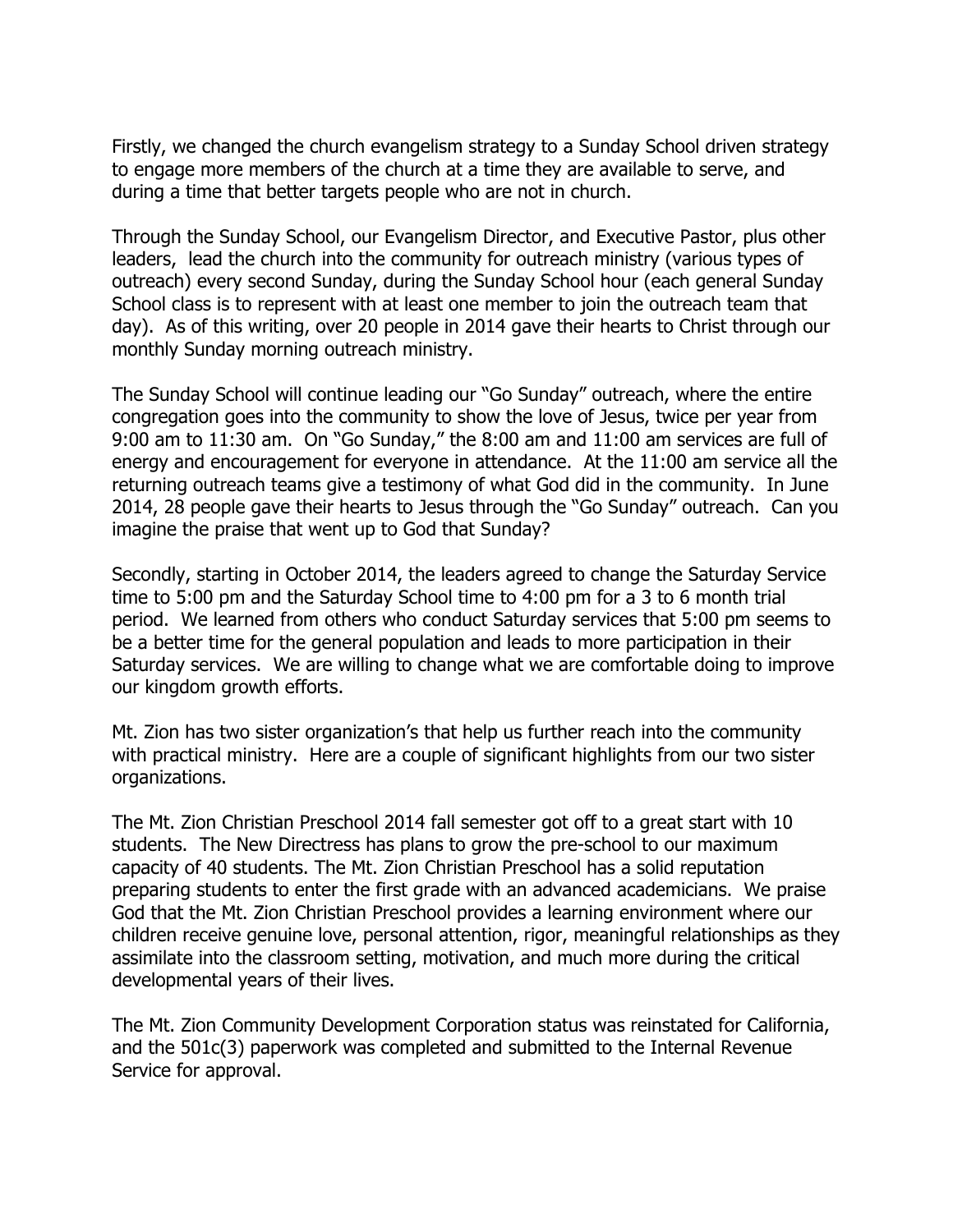At the time of this writing, members of the Mt. Zion CDC were actively coordinating a Job Fair scheduled for March 10, 2015, for the entire community, and facilitating the renovation of the CDC building in partnership with Mt. Zion Baptist Church. The CDC building will not only provide a permanent home for the Mt. Zion CDC Team, but will also be a training center for the community and provide additional classrooms for the Mt. Zion Sunday School.

As we close this year's summary, we realize that we could fill endless pages if we documented all that God did at Mt. Zion in 2014. We thank God for every member and every guest who willingly joined together to reach people for Christ and build them up in the Christian faith.

Mt. Zion, God kept us for 92 years, and He chooses to continue using us to build His kingdom. Let us stay on our knees before Him as we intentionally connect people to Jesus through evangelism, discipleship, and faithful service.

### 2015

In this year 2015 we started with a strong desire to intentionally train and begin to put our next line of leaders in place. Getting stale and beginning to depend on the successes of the past are just not the ways to function as a ninety-three year old church.

With a \$1.55 million dollar budget, prepared by our Trustees, we started the year on our knees with an Annual Day of Prayer, with over eighty members in attendance. Brother Thomas Bush, led us in a practical time of prayer covering not only our church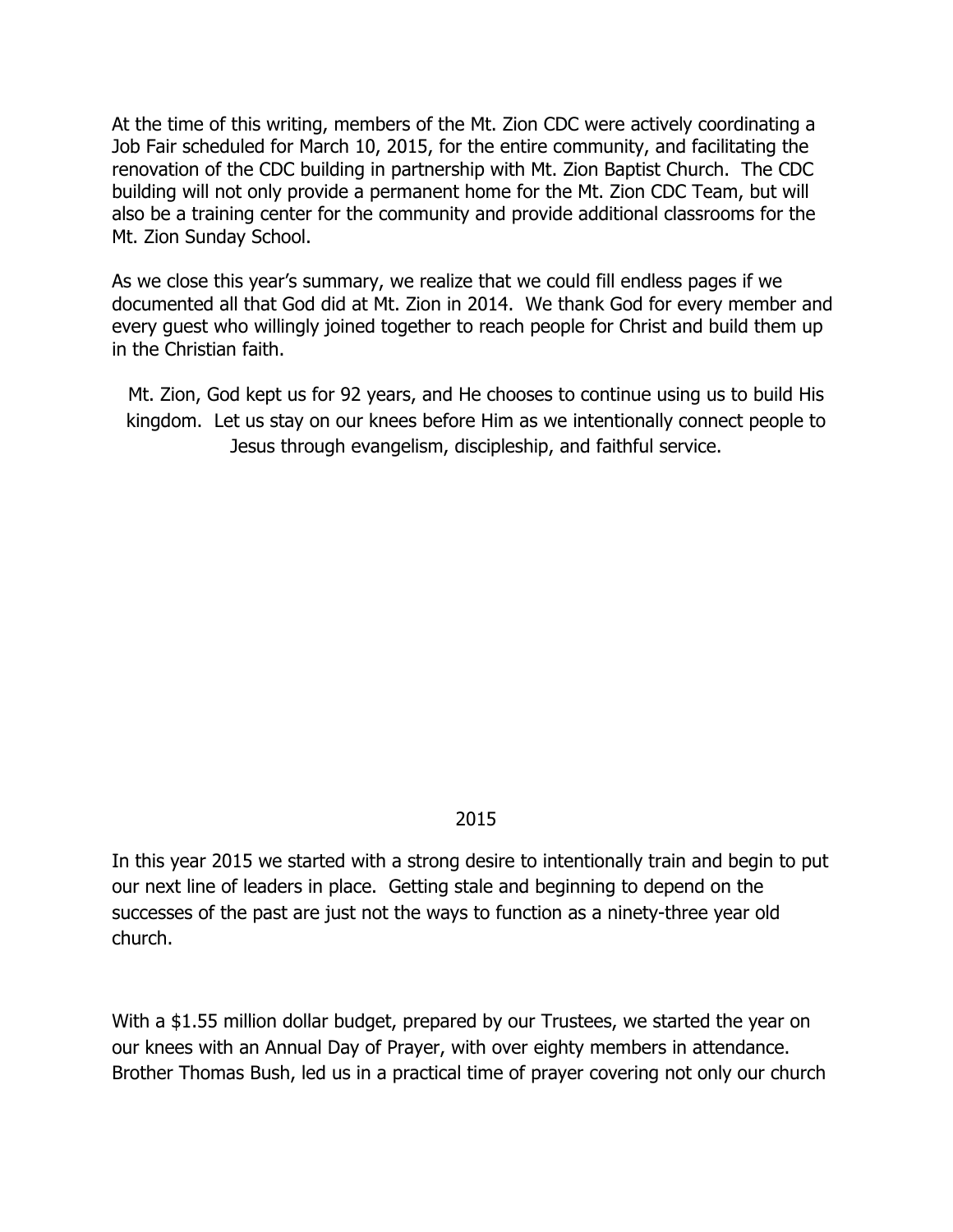concerns, but also prayers that included the nation and beyond. We came together again in June for our night of prayer. One hundred and twenty three people attended.

In 2015, God brought several breaths of fresh air to the church in the following ways:

The Couples Ministry continued to fight the good fight to bring on-going bible based interaction starting with the couples Sunday School Class. The couples Valentine dinner, the couples retreat, and this year a couples cruise strengthened the ministry. Each of these components is building a foundation to fight against the constant attack on families in our nation. Couples team leaders, keep fighting for more involvement, and for couples to realistically and practically deal with principles which make for healthy marriages.

This year God gave us the privilege to serve the City of Ontario, on Easter Sunday Morning, by hosting an all community Easter Sunrise Service, a mini concert, and the 8:00 am and 11:00 am Easter Services, at the beautiful Ontario Town Center. In our desire to honor God, we were able to bring pleasant delight to the City of Ontario. Mt. Zion, presented a five star example of teamwork, organization, and commitment to excellence. Over nineteen hundred people attended the four services.

Is education a concern of the church today? Should we address the educational disparities that exist among certain ethnic groups and in certain geographic regions? Yes, and we must push academic excellence for every student. This year's graduation was a telling example of the educational push at Mt. Zion. We had our largest graduation celebration with forty-nine graduates consisting of three preschool, three kindergarten, eight elementary, and twelve junior high promotions. We also had thirteen high school graduates, and ten college graduates. God continues to bless our young people to graduate, go to college, go into the military, or get a marketable trade.

The education building is 75% renovated (new front door, fresh paint, exposed wires covered, florescent lights were replaced with recessed fixtures with LED bulbs to save energy and cost, and new tiles for the children's center). A special thanks to MH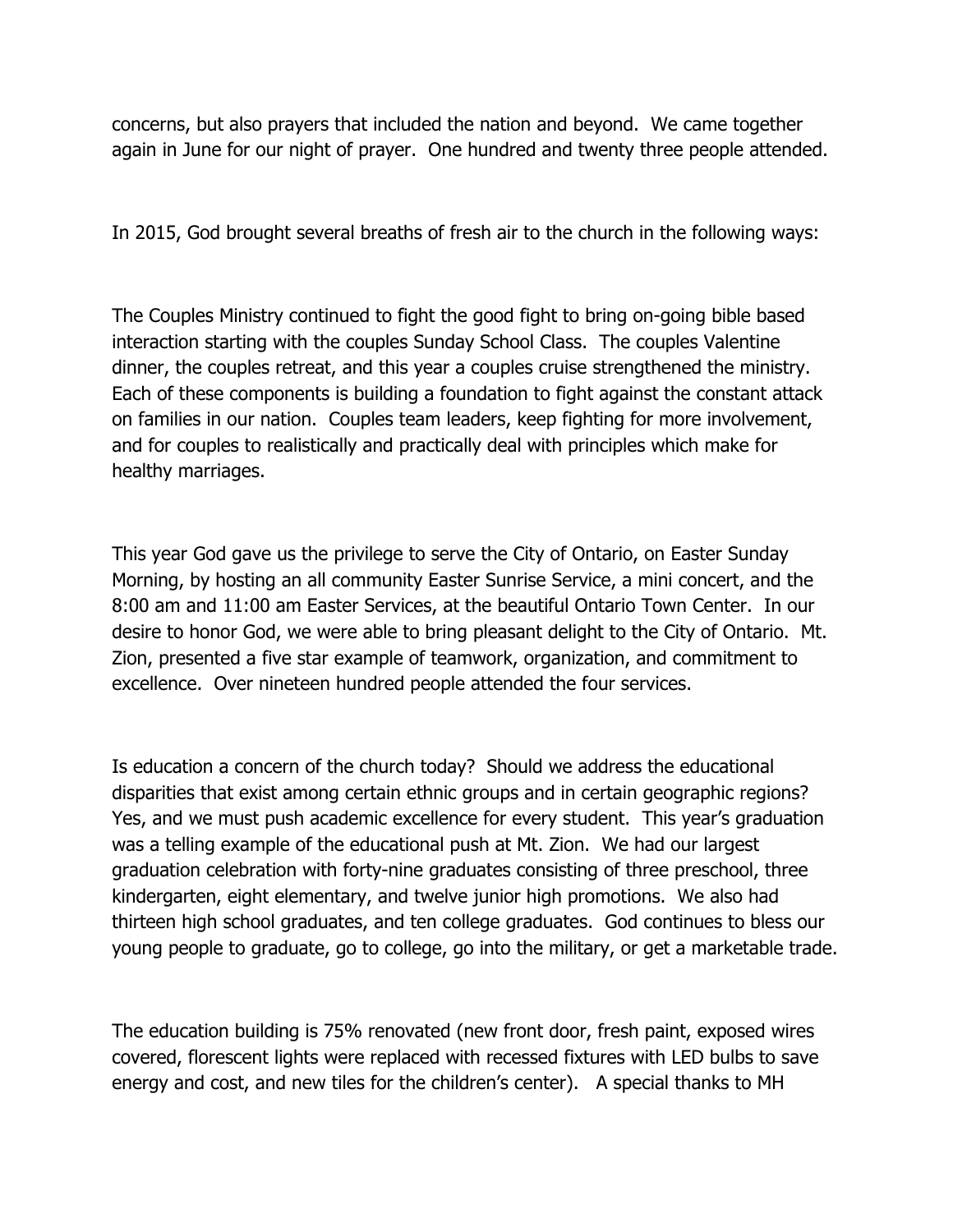Flooring for another generous donation of tile for the children's center and the sanctuary.

The sanctuary received a face lift with new tile in the side entrance rooms, and brighter new energy efficient lights. The Mt. Zion café was spruced up with new paint in the kitchen, new recessed lights and the ceiling was painted. A new oven and ventilation hood were on order at the writing of this update.

The youth building also got new energy saving lights. The new lighting throughout the campus is expected to save us 30% on our lighting cost.

This year's Revival, sponsored by the Inland Valley Ministers Alliance, left a lasting impact on our hearts. We can still remember Pastor Glenn Shields from Progressive Community Church in Stockton teaching us that "It is not about you", then "It is still not about you" and closing out with "It was never about you"! Pastor Shields took us on a journey through the book of Job.

Following the Revival, the Sunday School had a record attendance of 300 learners for the annual Sunday School workshop. Small Group ministries such as Sunday School is still helping churches stay connected with the congregation and grow spiritually. The Revival and the Sunday School Workshop have become a winning combination.

The Mt. Zion Sunday School, made strides to upgrade our record keeping system; and reach our goal of 500 members in Sunday School by the end of 2015. As of the writing of this history update, we had an average attendance of 300 people.

We just completed two years for the Saturday Night Worship Service and the Saturday School. The results: Growth. The Saturday School has an attendance of twenty seven, and the Saturday Service has exceeded fifty in attendance. Praise God for His faithful servants who give the Word each Saturday at 4:00 pm, and serve at the worship service at 5:00 pm. Keep going Saturday night team. God is not done!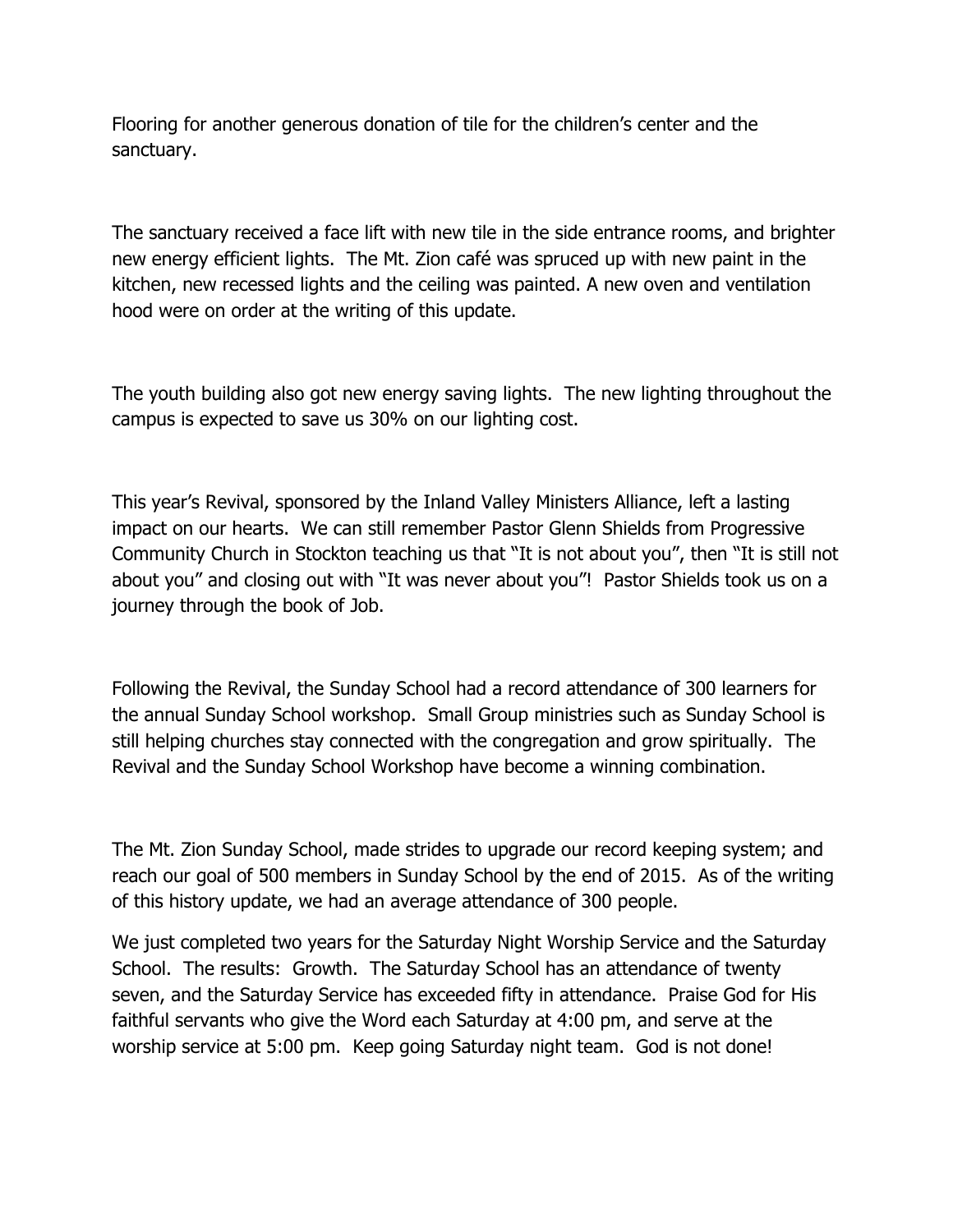We celebrated Black History in a way which promoted education with several resource agencies in the areas of health care, social services, mental health, and personal hygiene. We had a special `booth featuring the Little Rock Nine. In order to promote knowledge, we published key Black History facts in the bulletin each week during the month of February. Thank you Black History Committee for taking us to a more indepth appreciation for those who sacrificed so that America is a better place for all people.

Are missions really a viable ministry today? Ask the Africa, and Tchula missions teams. This year our youngest missionary joined the Africa team, giving us a team of four who traveled to Uganda, and Rwanda to meet Renee. In each location the team did discipleship ministry with women, youth and young adults. They also conducted a Sunday School workshop. Once the team landed in Uganda, they did a one day worship in Buwenge, then off they traveled to Rwanda. Once in Rwanda, they did a two day workshop in Ruhenjeri (this workshop was made possible through a new church relationship). Then the team traveled to the Karangazi Village and did a three day workshop. Then traveled back to Uganda and did a two day workshop in the Rwemikoma village.

The team also visited a school at Choice Baptist Church to witness the construction progress, where Mt. Zion, Ontario, CA, is helping to build classrooms for a school.

The team also held a dedication service for the church Mt. Zion, Ontario, CA helped to build in Masaka which is located at the Equator. The church had to extend the building and install the church sign. Praise God for what He is doing in Africa through Mt. Zion.

The Tchula Mission team was fired up as God opened the door in Lexington, a city ten miles away from Tchula. Sixty two team members coming from the following churches joined forces:

- 1. Good Samaritan Ecumenical Church, Tchula, MS
- 2. Zion City Baptist Church, Goodman, MS
- 3. Ebenezer Baptist Church, Athens, GA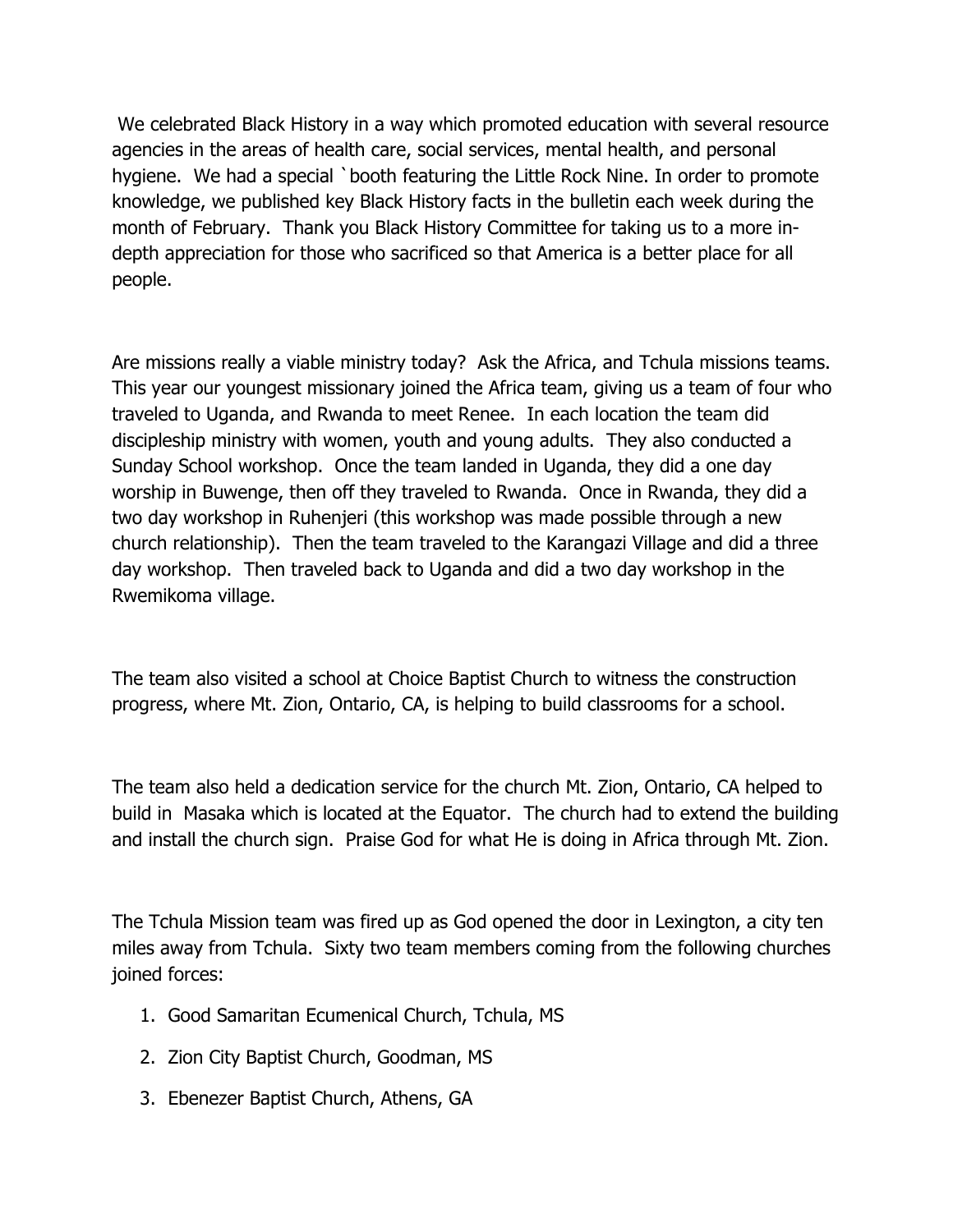- 4. Strong Tower at Washington Park, Montgomery, AL
- 5. St. Paul Baptist Church, Sacramento, CA
- 6. Southern Baptist Church, Los Angeles, CA
- 7. New Hope Church of God in Christ Duarte, CA
- 8. Foothill Bible Church, Upland, CA.
- 9. Mt. Zion Baptist Church, Ontario, CA

In addition to a record number of churches joining forces this year, nine pastors in Holmes County, Mississippi agreed to support our efforts in 2016.

God used one young man in the City of Lexington, to open numerous doors, including the use of the oldest church in the country, Church of God in Christ, a community center, and an additional church. The word spread such that the Mayor of Lexington visited the True Love Waits Program at the PIRC-Impact Community Students Learning Center. For next year, team leaders have already planned to transport the youth from Tchula to Lexington for the True Love Waits ministry.

The Tchula renovation team repaired over ten damaged pews at Zion City Baptist Church in Tchula; and replaced two subfloors in the bathrooms; and repaired the source of the damage. Two Vacation Bible Schools, including True Love Waits, two health team presentations (blood pressure, diabetes, and simple eye exams), two parenting teams, and two sewing teams ministered concurrently in both Tchula, and Lexington each day.

The basketball tournament is always the highlight of each evening after a long day of ministry. An average of one hundred and fifty residents from the community attended to watch highly competitive basketball teams play for the cash prize, and to hear a Word from the Lord. This year NASA, from the Stennis Mississippi location, had a representative present to the young people the opportunities available for them to pursue a career in aeronautics and space.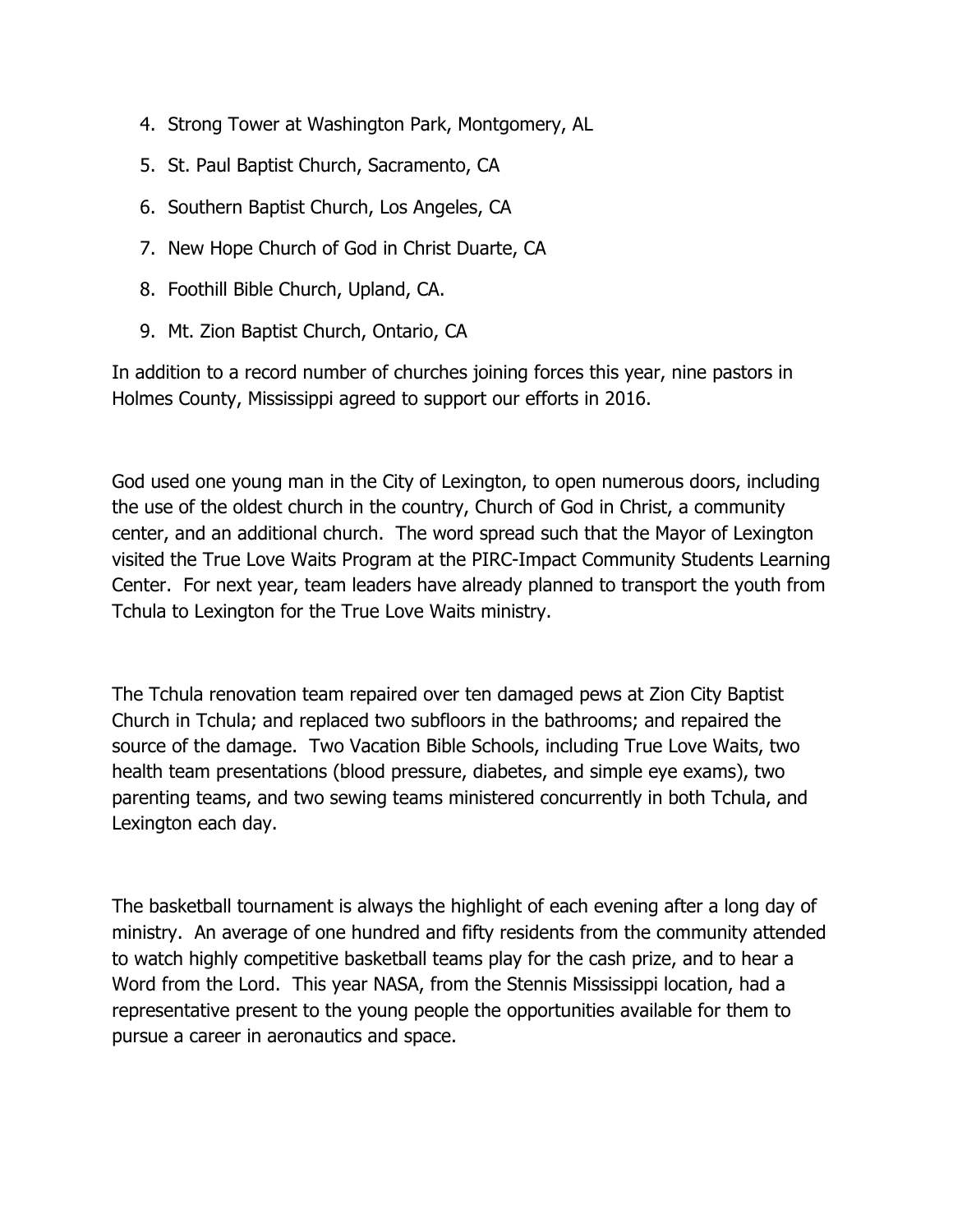Another highlight was the bonding of our team with the City Leaders in Tchula. We are making progress as we strive to improve the quality of life spiritually, economically and socially in Tchula and Lexington, Mississippi.

One other highlight for the Tchula trip was partnering with our sister church New Hope Church of God in Christ, in Duarte, CA. They provided a Luxury Coach so that our team could travel across country together, safer, and in comfort. Praise God for the New Hope family.

Two thousand fifteen was our seventh year traveling to Mississippi, to do missions. As we saw the mindset of the people shifting through our consistent presence and lovingly sharing the message of Christ in practical ways, the enemy got busy and attacked. But God is faithful and kept us, encouraged, strengthened, and taught us many lessons on spiritual warfare, and team building.

Doing intergenerational ministry through Vacation Bible School has taught us more about the dynamics of body life as described in I Corinthians 12. Instead of constantly staying separated by age group, we are looking for ways to be together as a body of believers and relate to each other and get into one another's worlds. In being more intentional, we are learning how to have fun together, how to help each other, how to better communicate with each other, and most importantly, how to grow spiritually together. Children and teenagers love to see the competitive nature of older adults come out. How would they know "we still have it" if we never get together. This year our VBS averaged 300 people in attendance as we studied the Ten Commandments. Moses showed up each night to teach us what "thus says the Lord", and on Friday night, we enjoyed a family movie together in the parking lot. We cannot forget that great hospitality team; who provided tasty and nutritious meals each evening for our busy families.

Through the Helping Hands Ministry, God helps us serve the less fortunate. Food was given to 3,375 individuals. Five hundred seventy-five food bags were delivered to seniors living in Ontario. Seventy-nine emergency request were fulfilled (food, clothing, and or housing). Approximately 300 food bags for the Thanksgiving and Christmas holidays were distributed. We thank God for generous donations from The Gas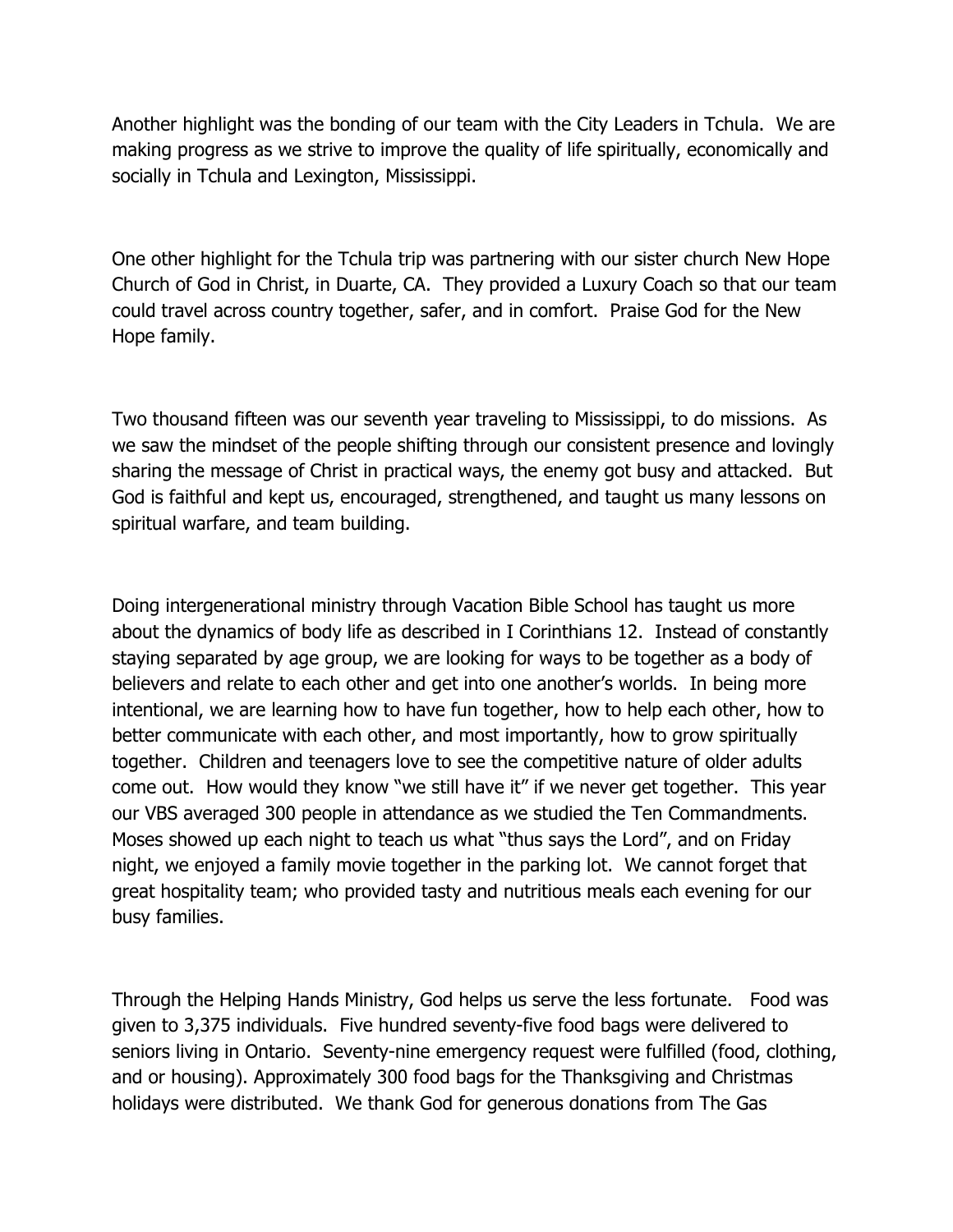Company, San Dimas Vons, The United States Postal Service, Mt. Zion, and friends of Helping Hands.

The Summer Children's Camp was full of energy, learning, surprise, and fun filled days. The camp was extended to accommodate family summer schedules. Trips to Guasti Park, Knots Berry Farm, and Magic Mountain, are always exciting, along with creative cooking instructions while tasting the good cooking when each delicious dish is completed, and learning the personality of each teacher alwaysmakes Mt. Zion's Summer Camp, a highlight each year.

What really goes into acting? Does an actor just walk onto the movie set with raw talent and not training? Actors are professionals who put in countless hours to learn their craft well. The youth had a unique session this year which gave them deeper insights into the world of acting.

Speaking of summer fun, how about that picnic committee? With over two hundred fifty people attending, Mt. Zion members spread out in Homer Briggs Park. We thoroughly enjoyed each other. Just talking to each other, playing dominos together, watching each other play competitive games, eating each other's specialty foods, and enjoying Mt. Zion's talented grillers prepare tasty meats and sides, made for a church picnic like none other. At the church picnic we also got to catch up with members who were missing in action, and encouraged them to get reconnected. We were able to witness to other visitors in the park, and build one another up in the faith. The organization of the picnic was a 5 Star quality, and made us excited to be a part of something so honoring to God.

The two "Go-Sunday," Sunday School outreach events were great congregation boosts as usual. "Go-Sunday" is designed to get the maximum number of Mt. Zion members into the community to show the love of Jesus by passing out water at walking trails and grocery stores, visiting the convalescent hospitals, doing home visitations, doing a worship at LeRoy's Boys home, washing cars, serving lemonade, doing door to door evangelism, giving away plants, giving out homeless kits, and having our prayer warriors in prayer while the Church is doing outreach. Over two hundred people participated in each of the "Go-Sundays" (November 2014 and June 2015). Between the two efforts over fifty people prayed the prayer of salvation.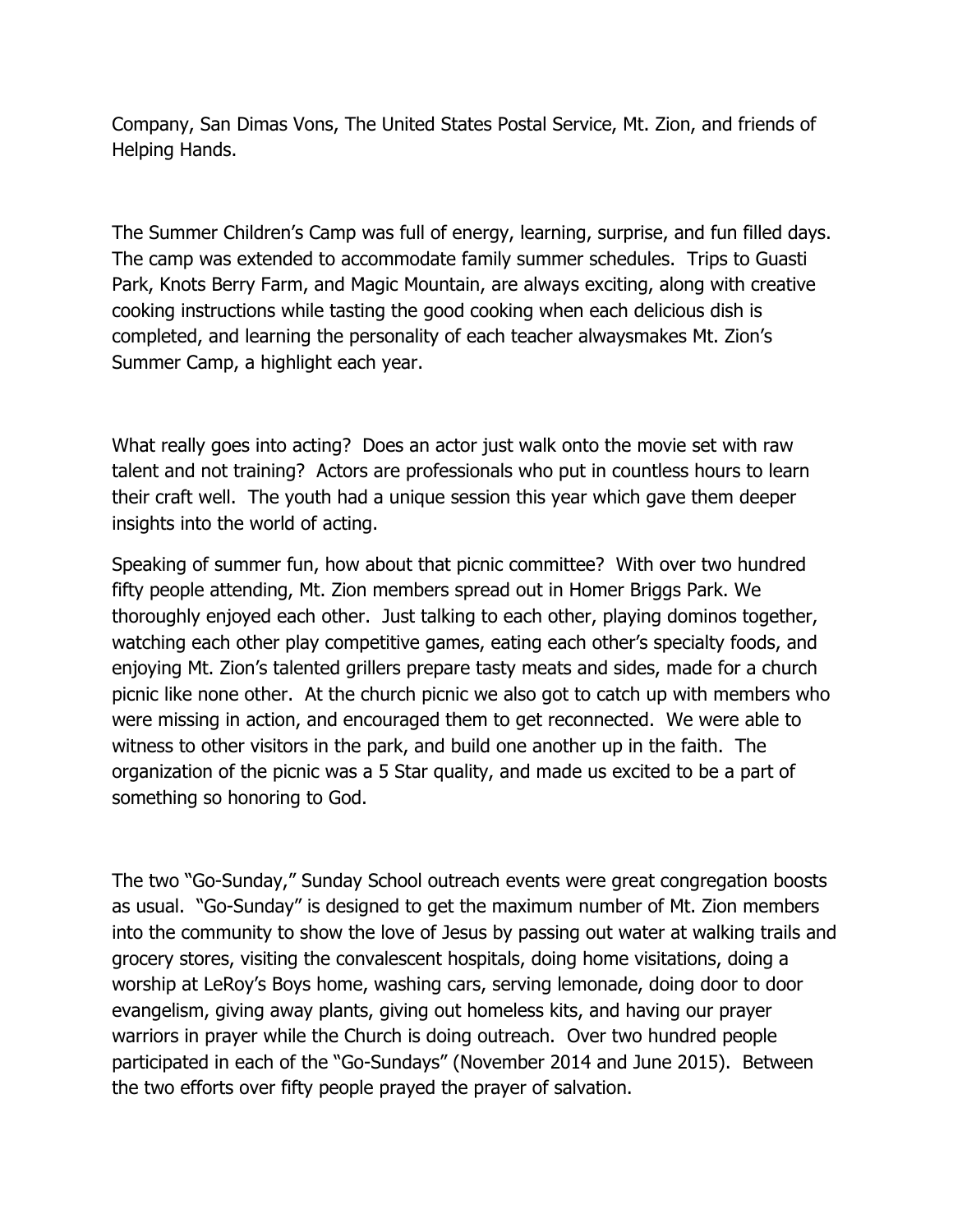Mt. Zion serves the community as a critical blood donation location. With he two blood drives per year, Mt. Zion donates approximately ninety to 100 units of blood, which helps over 288 persons. Mt. Zion continues to make a difference in practical ways. Praise Him!

The F.B.I. visited Mt. Zion to discuss fraud, identity theft, and the relationship between law enforcement and the community. With so much tension between law enforcement and the community, the church is the perfect place to promote the type of healing that will make law enforcement and the community critical partners as we address violence, crime, and terrorist acts, together. The Ontario Police Department, the San Bernardino Sheriff's Department, and one of Mt. Zion's retired L.A. County Sheriffs were on the panel discussion designed to build community.

The "women only" Wednesday night bible study class was a big hit in the spring of 2015, and returned just as strong in the fall. Ladies, continue to build a discipleship ministry that produces women of God (P31 women).

As we move into the last quarter of the 2015 year, we are excited about launching new ministries: Dealing with Grief and our Special Needs ministry will come on-line to meet more members right where they are now in their time of need.

To raise our level, our fitness ministry added a Zumba class on Tuesdays and a step class on Thursdays.

Our seniors stepped up their game as they traveled to Fillmore for a mystery train ride and lunch. They also spent the year enjoying movies, and great fellowship together. Exercise and activity produce physical, social, and spiritual health. Keep going seniors, we love you.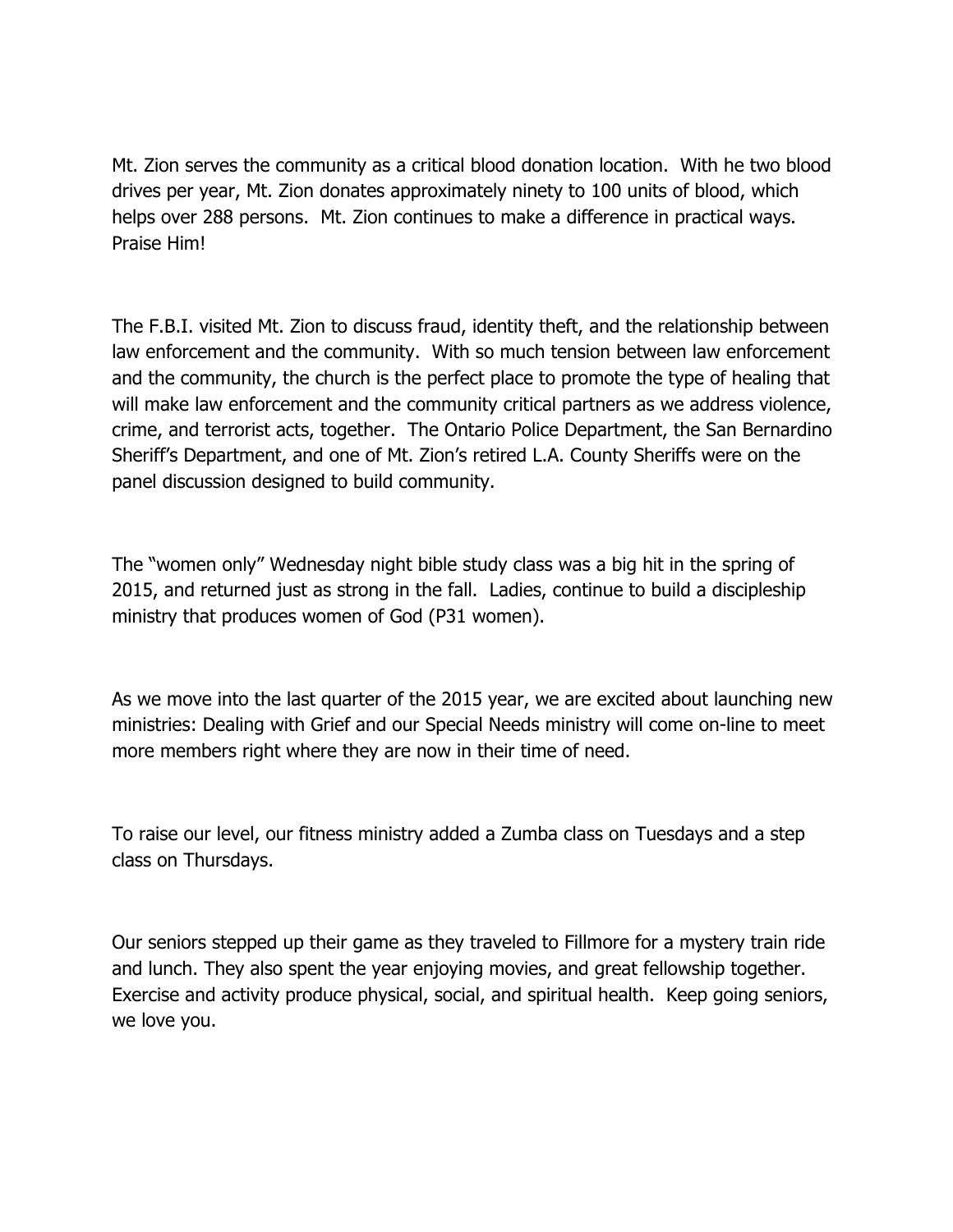The Harvest Festival, which is our alternative to Halloween, is another large outdoor event to reach people for Jesus. Over twelve hundred members of our community joined us for great food, games, prizes, fellowship, singing, and a Word from the Lord. Several community members just walked in and had a great time.

Giving children of prisoners hope during a very sad time of the year is a joy for the Mt. Zion family. In December 2014, we threw a big party for 144 children of prisoners and their families through Project Angel Tree. We thank God for the parents, grandparents and other family members who care for children of prisoners, while their parent or parents are incarcerated.

Throughout the year, we cannot thank the choirs, praise dancers, ushers, ministers, deacons, deaconess, and that famous parking lot ministry for their tireless ministry to the Mt. Zion Family, and others. Thank you, thank you, thank you.

On this 93<sup>rd</sup> anniversary year we are building into our future. Eleven Next In Line Leaders completed basic training. Five deacons were ordained and four ministers were ordained.

In a society that says a lot of negative things about 18 - 35 year olds, we must see potential and the reality that they are our next line of leaders. Our HUB ministry provides weekly Bible Study, and challenging ministry opportunities throughout the year. What we see in valuing our 18 - 35 year olds, is a group of Christians who love Jesus and are eager to accept the challenge of assuming key leadership positions right now and serve with seasoned saints so that they are best prepared to lead Mt. Zion in the future.

Both our Youth and Young Adult Directors are actively involved in our local middle Schools and colleges. Praise God for a witness for the Lord in the arena that is shaping the thinking of our future leaders around the world.

The key to the critical ministry of nurturing our children, youth, and eighteen to thirty five year olds is resisting practices that drive them away from church, or keeps them disconnected with the entire body in the church. The click mentality at any level in the church, which is the "we are a separate group" mentality, the subtle "only support our group" mentality, and the "we are here, but not really a part of the other ministries at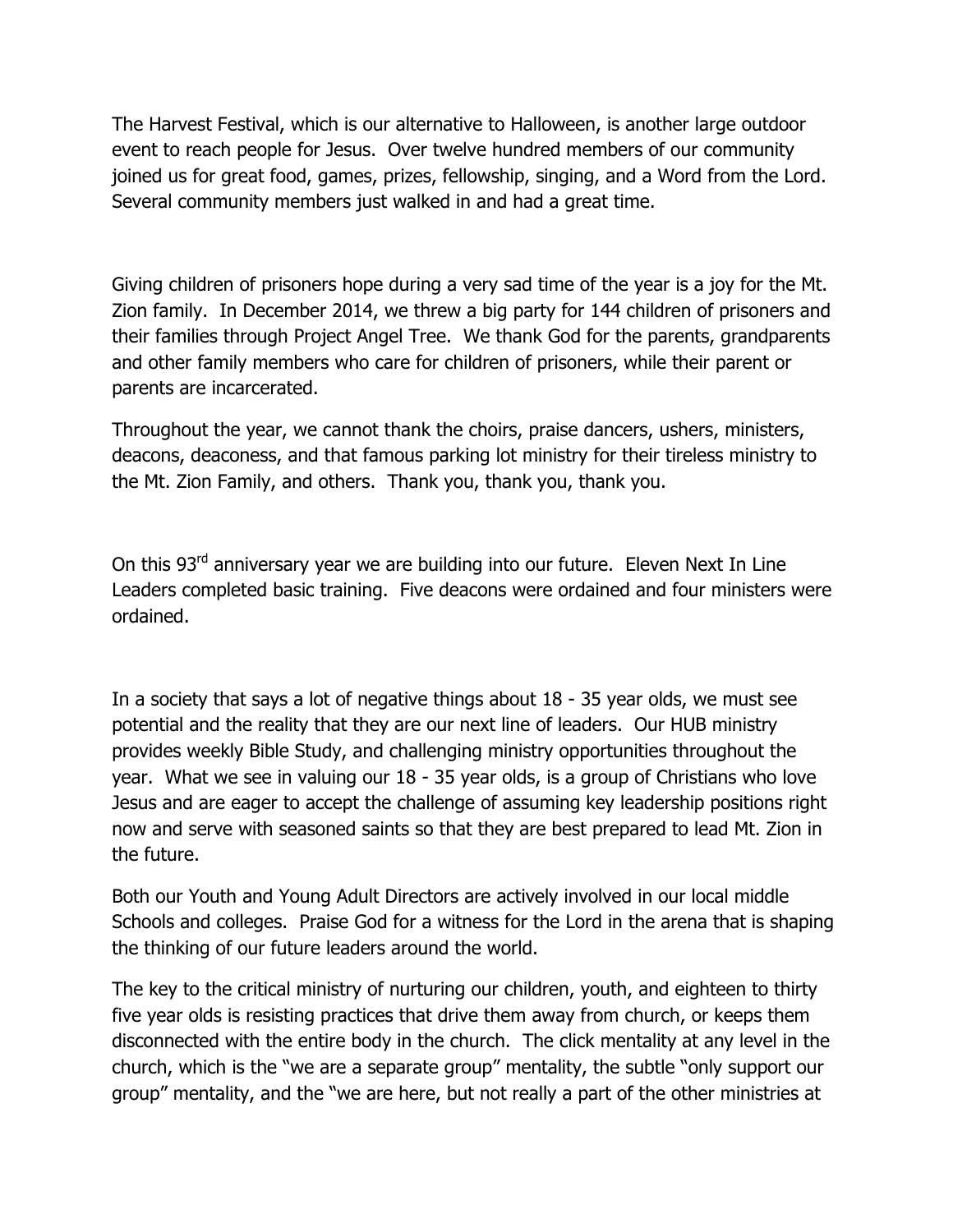the church" mentality drives youth, young, and mature adults away from the church because mess blocks them from connecting with God's vision for the church.

Every member of Christ's body is connected (I Cor. 12:12-27), and each one of us must resist the ungodly preoccupation with individualism. Mt. Zion, young and mature, we must with Holy Spirit power, courageously, and lovingly challenge anyone in the church who would dare lead such a divisive and destructive movement in God's church.

The Deacons' ministry led the congregation to next level of body life. The Deacons and Deaconess' family ministry was launched to provide each Mt. Zion family a Deacon or Deaconess. This ministry takes over after the Nurturing ministry walks with new members for three months. The Nurturing Ministry walked with sixty-one new members in 2015. Mt. Zion, this is how we will do a better job of encouraging one another, and being good stewards over the members entrusted to our care.

Having ended the year in the "black," we thanked God for His generous provisions for us to do creative and practical outreach and in-reach ministry throughout the year. God also moved on four different families to donate \$31,000.00 to put in designated funds for future construction \$21,000.00, property maintenance \$5,000.00 and support ministry \$5,000.00. The Newman Family Trust was our most recent family to contribute to designated funds for our future. This is a great start to building large designated funds to use only the interest on the principle to fund the aforementioned areas of ministry. As you put together your life insurance, wills, living trust, and other estate plans, please remember Mt. Zion. This is how we will build the principle in these designated funds large enough to earn substantial interest in perpetuity.

Mt. Zion eighty members joined the church since our last anniversary, twenty-three were baptized, nine babies dedicated, and eleven members went to heaven, and twenty-seven members immediate family members went home to be with Jesus.

A special thanks to our Marketing and AV Team. The Mt. Zion website was updated to an attractive and user friendly experience. The Wi-Fi was also expanded to help improve the church experience for people using laptops, iPads and cellphones while on the church property during service and other activities. We utilize social media as a means to reach more people for Christ through the Pastor's Blog, Twitter, and Facebook. Marketing and AV keep the live stream going and thanks a million for posting our services on U-Tube.